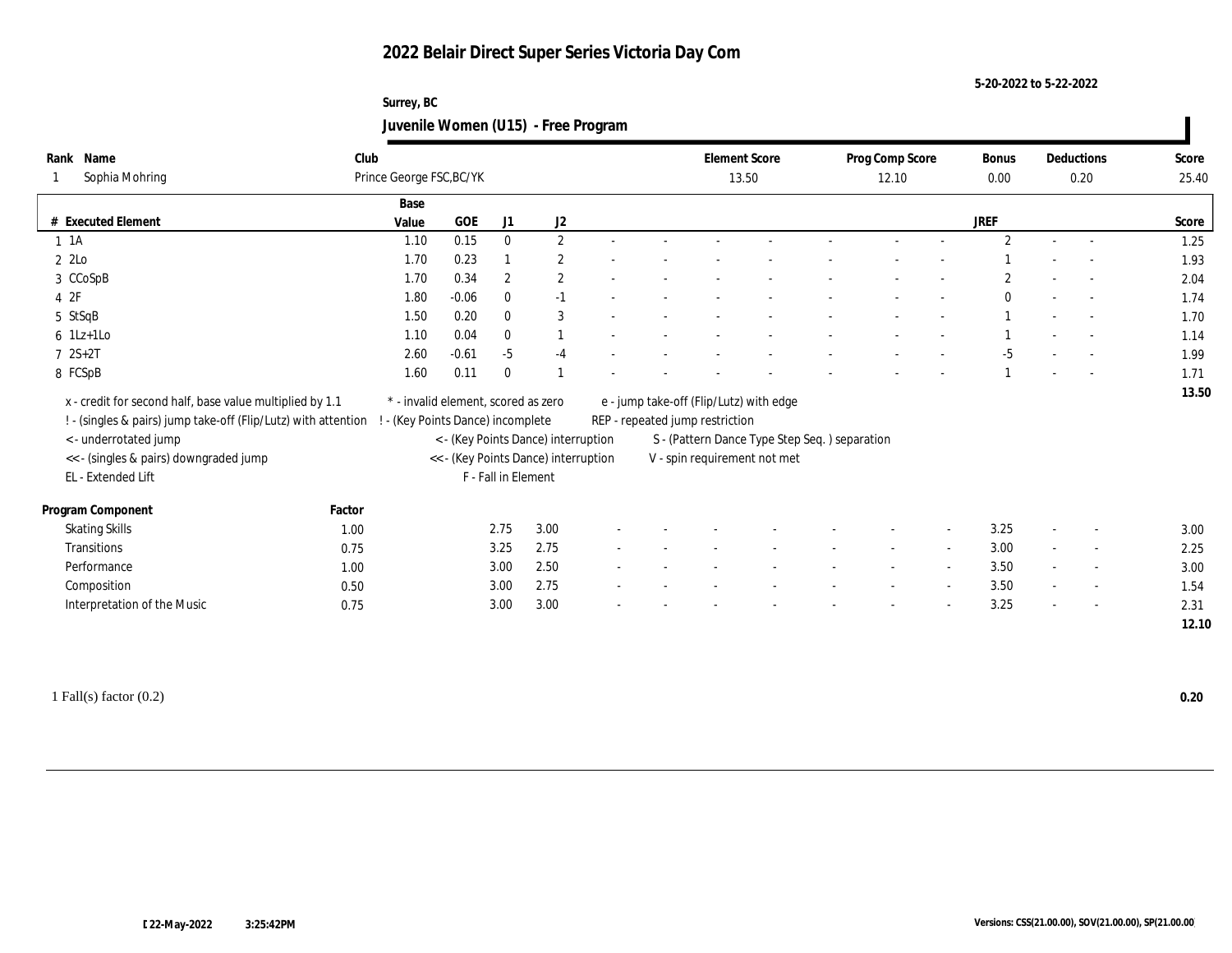**5-20-2022 to 5-22-2022**

## **Surrey, BC Juvenile Women (U15) - Free Program**

| Name<br>Rank                                                   | Club            |                                     |                     |                                      |                          |                                 | <b>Element Score</b>                          | Prog Comp Score |                          | <b>Bonus</b> |        | Deductions               | Score |
|----------------------------------------------------------------|-----------------|-------------------------------------|---------------------|--------------------------------------|--------------------------|---------------------------------|-----------------------------------------------|-----------------|--------------------------|--------------|--------|--------------------------|-------|
| Monique Menard<br>$\mathbf{2}$                                 | Cheam SC, BC/YK |                                     |                     |                                      |                          |                                 | 15.36                                         | 9.82            |                          | 0.00         |        | 0.00                     | 25.18 |
|                                                                |                 | Base                                |                     |                                      |                          |                                 |                                               |                 |                          |              |        |                          |       |
| # Executed Element                                             |                 | GOE<br>Value                        | J1                  | J2                                   |                          |                                 |                                               |                 |                          | <b>JREF</b>  |        |                          | Score |
| $1 \text{2Lo}+2\text{Lo}$                                      |                 | $-0.06$<br>3.40                     | $-1$                | $\bf{0}$                             |                          |                                 |                                               |                 |                          | $\Omega$     |        |                          | 3.34  |
| $2 F + 2T$                                                     |                 | 3.10<br>$-0.12$                     | $-1$                | $\mathbf{0}$                         |                          |                                 |                                               |                 |                          | -1           |        | $\overline{a}$           | 2.98  |
| $3$ $2Lz$                                                      |                 | $-0.77$<br>2.10                     | $-4$                | $-3$                                 |                          |                                 |                                               |                 |                          |              |        |                          | 1.33  |
| 4 CCoSpB                                                       |                 | 0.23<br>1.70                        |                     | 2                                    |                          |                                 |                                               |                 |                          |              |        | $\overline{a}$           | 1.93  |
| 5 2S                                                           |                 | 1.30<br>0.13                        | $\bf{0}$            | $\mathbf{2}$                         |                          |                                 |                                               |                 |                          |              |        | $\sim$                   | 1.43  |
| 6 1A                                                           |                 | 0.11<br>1.10                        |                     |                                      |                          |                                 |                                               |                 |                          |              |        |                          | 1.21  |
| 7 StSq1                                                        |                 | 0.06<br>1.80                        | $\bf{0}$            |                                      |                          |                                 |                                               |                 |                          | $\theta$     |        |                          | 1.86  |
| 8 FCSpB                                                        |                 | $-0.32$<br>1.60                     | $-2$                | $-2$                                 |                          |                                 |                                               |                 |                          | $-2$         |        | $\overline{\phantom{a}}$ | 1.28  |
| x - credit for second half, base value multiplied by 1.1       |                 | * - invalid element, scored as zero |                     |                                      |                          |                                 | e - jump take-off (Flip/Lutz) with edge       |                 |                          |              |        |                          | 15.36 |
| ! - (singles & pairs) jump take-off (Flip/Lutz) with attention |                 | - (Key Points Dance) incomplete     |                     |                                      |                          | REP - repeated jump restriction |                                               |                 |                          |              |        |                          |       |
| < - underrotated jump                                          |                 |                                     |                     | < - (Key Points Dance) interruption  |                          |                                 | S - (Pattern Dance Type Step Seq.) separation |                 |                          |              |        |                          |       |
| << - (singles & pairs) downgraded jump                         |                 |                                     |                     | << - (Key Points Dance) interruption |                          |                                 | V - spin requirement not met                  |                 |                          |              |        |                          |       |
| EL - Extended Lift                                             |                 |                                     | F - Fall in Element |                                      |                          |                                 |                                               |                 |                          |              |        |                          |       |
|                                                                |                 |                                     |                     |                                      |                          |                                 |                                               |                 |                          |              |        |                          |       |
| Program Component                                              | Factor          |                                     |                     |                                      |                          |                                 |                                               |                 |                          |              |        |                          |       |
| <b>Skating Skills</b>                                          | 1.00            |                                     | 2.75                | 2.50                                 |                          |                                 |                                               |                 |                          | 2.25         |        | $\overline{\phantom{a}}$ | 2.50  |
| Transitions                                                    | 0.75            |                                     | 2.50                | 2.25                                 | $\overline{\phantom{a}}$ |                                 |                                               | $\sim$          | $\sim$                   | 1.75         | $\sim$ | $\sim$                   | 1.63  |
| Performance                                                    | 1.00            |                                     | 2.50                | 2.50                                 |                          |                                 |                                               |                 | $\overline{\phantom{a}}$ | 2.50         |        | $\overline{\phantom{a}}$ | 2.50  |
| Composition                                                    | 0.50            |                                     | 2.50                | 2.50                                 |                          |                                 |                                               |                 | $\overline{\phantom{a}}$ | 2.50         |        | $\sim$                   | 1.25  |
| Interpretation of the Music                                    | 0.75            |                                     | 2.50                | 2.50                                 |                          |                                 |                                               |                 |                          | 2.75         |        | $\sim$                   | 1.94  |
|                                                                |                 |                                     |                     |                                      |                          |                                 |                                               |                 |                          |              |        |                          | 9.82  |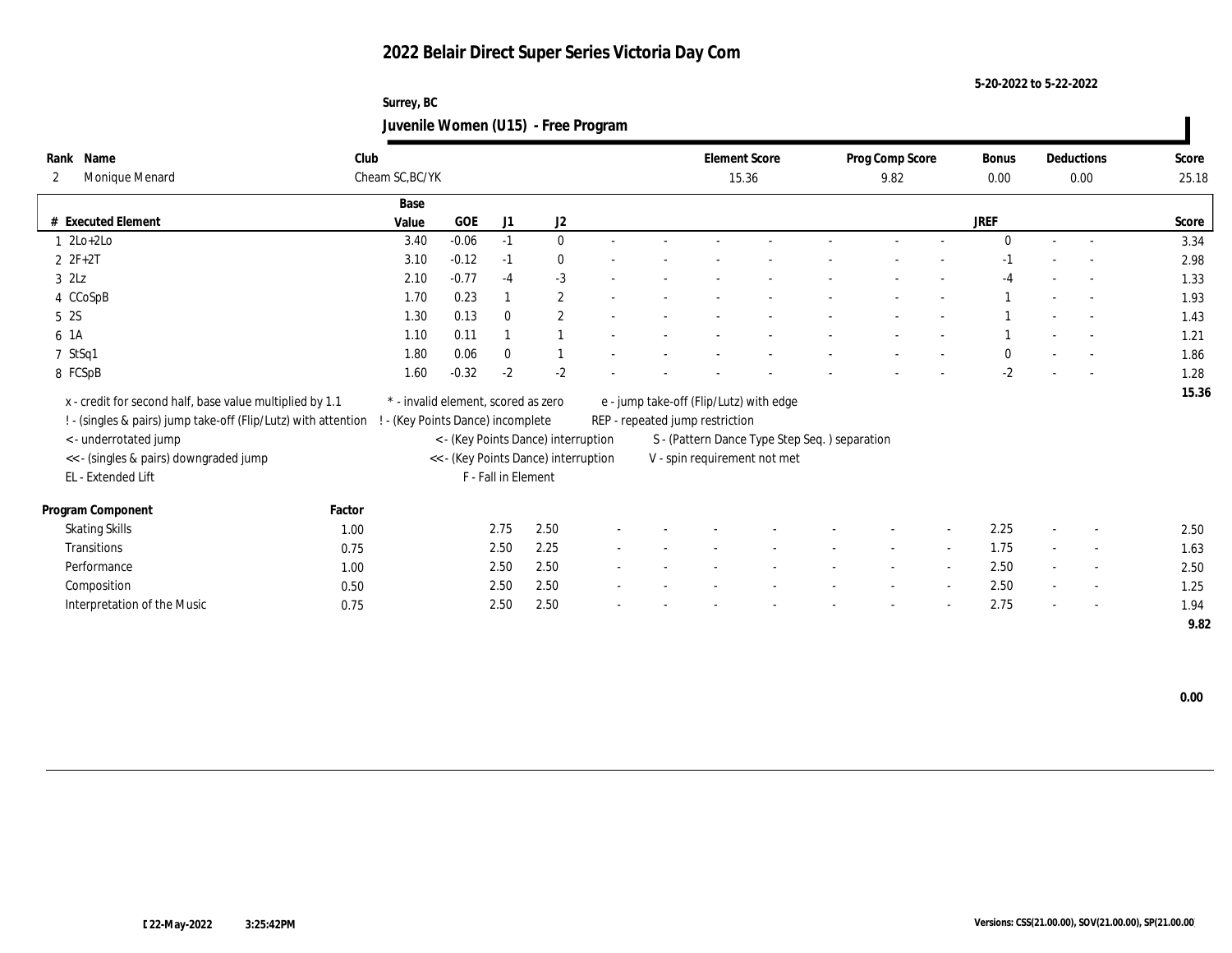**5-20-2022 to 5-22-2022**

## **Surrey, BC Juvenile Women (U15) - Free Program**

| Rank | Name                                                           | Club                            |                                     |                     |                                      |  | <b>Element Score</b>                    |                                               | Prog Comp Score |                          | <b>Bonus</b> |                          | Deductions               | Score |
|------|----------------------------------------------------------------|---------------------------------|-------------------------------------|---------------------|--------------------------------------|--|-----------------------------------------|-----------------------------------------------|-----------------|--------------------------|--------------|--------------------------|--------------------------|-------|
| 3    | Jasmine Guan                                                   | Connaught SC, BC/YK             |                                     |                     |                                      |  | 14.58                                   |                                               | 10.72           |                          | 0.00         |                          | 0.20                     | 25.10 |
|      |                                                                | Base                            |                                     |                     |                                      |  |                                         |                                               |                 |                          |              |                          |                          |       |
|      | # Executed Element                                             | Value                           | <b>GOE</b>                          | J1                  | $\mathrm{J}2$                        |  |                                         |                                               |                 |                          | <b>JREF</b>  |                          |                          | Score |
|      | 12F                                                            | 1.80                            | $-0.12$                             | $-1$                | $\mathbf{0}$                         |  |                                         |                                               |                 |                          | $-1$         |                          |                          | 1.68  |
|      | $2 \text{ } 2S+2\text{Log}$                                    | 3.00                            | $-0.34$                             | $-2$                | $-2$                                 |  |                                         |                                               |                 |                          | $-2$         |                          |                          | 2.66  |
|      | 3 FCSpB                                                        | 1.60                            | 0.00                                | $\mathbf{0}$        | $\bf{0}$                             |  |                                         |                                               |                 |                          | $\mathbf{0}$ |                          |                          | 1.60  |
|      | $4$ $2Lz+2T$                                                   | 3.40                            | $-0.07$                             | $-1$                | $\bf{0}$                             |  |                                         |                                               |                 |                          | $\mathbf{0}$ |                          | $\sim$                   | 3.33  |
|      | $5 \; 1A$                                                      | 1.10                            | 0.07                                | $\bf{0}$            | $\mathbf{1}$                         |  |                                         |                                               |                 |                          |              |                          | $\sim$                   | 1.17  |
|      | $6$ 2Lzq                                                       | 2.10                            | $-1.05$                             | $-5$                | $-5$                                 |  |                                         |                                               |                 |                          | $-5$         |                          | $\overline{a}$           | 1.05  |
|      | 7 StSqB                                                        | 1.50                            | 0.00                                | $\mathbf{0}$        | $\bf{0}$                             |  |                                         |                                               |                 |                          | $\mathbf{0}$ |                          |                          | 1.50  |
|      | 8 CCoSpB                                                       | 1.70                            | $-0.11$                             | $-1$                | $\bf{0}$                             |  |                                         |                                               |                 |                          | $-1$         |                          |                          | 1.59  |
|      | x - credit for second half, base value multiplied by 1.1       |                                 | * - invalid element, scored as zero |                     |                                      |  | e - jump take-off (Flip/Lutz) with edge |                                               |                 |                          |              |                          |                          | 14.58 |
|      | ! - (singles & pairs) jump take-off (Flip/Lutz) with attention | - (Key Points Dance) incomplete |                                     |                     |                                      |  | REP - repeated jump restriction         |                                               |                 |                          |              |                          |                          |       |
|      | < - underrotated jump                                          |                                 |                                     |                     | < - (Key Points Dance) interruption  |  |                                         | S - (Pattern Dance Type Step Seq.) separation |                 |                          |              |                          |                          |       |
|      | << - (singles & pairs) downgraded jump                         |                                 |                                     |                     | << - (Key Points Dance) interruption |  |                                         | V - spin requirement not met                  |                 |                          |              |                          |                          |       |
|      | EL - Extended Lift                                             |                                 |                                     | F - Fall in Element |                                      |  |                                         |                                               |                 |                          |              |                          |                          |       |
|      |                                                                |                                 |                                     |                     |                                      |  |                                         |                                               |                 |                          |              |                          |                          |       |
|      | Program Component                                              | Factor                          |                                     |                     |                                      |  |                                         |                                               |                 |                          |              |                          |                          |       |
|      | <b>Skating Skills</b>                                          | 1.00                            |                                     | 2.75                | 2.50                                 |  |                                         |                                               |                 | $\sim$                   | 3.25         |                          | $\sim$                   | 2.83  |
|      | Transitions                                                    | 0.75                            |                                     | 2.50                | 2.25                                 |  |                                         |                                               |                 | $\sim$                   | 3.00         |                          | $\overline{\phantom{a}}$ | 1.94  |
|      | Performance                                                    | 1.00                            |                                     | 2.50                | 2.25                                 |  |                                         |                                               |                 | $\sim$                   | 3.25         |                          | $\overline{\phantom{a}}$ | 2.67  |
|      | Composition                                                    | 0.50                            |                                     | 2.50                | 2.50                                 |  |                                         |                                               |                 | $\sim$                   | 3.00         | $\sim$                   | $\sim$                   | 1.34  |
|      | Interpretation of the Music                                    | 0.75                            |                                     | 2.50                | 2.50                                 |  |                                         |                                               |                 | $\overline{\phantom{a}}$ | 2.75         | $\overline{\phantom{a}}$ | $\sim$                   | 1.94  |
|      |                                                                |                                 |                                     |                     |                                      |  |                                         |                                               |                 |                          |              |                          |                          | 10.72 |

1 Fall(s) factor (0.2) **0.20**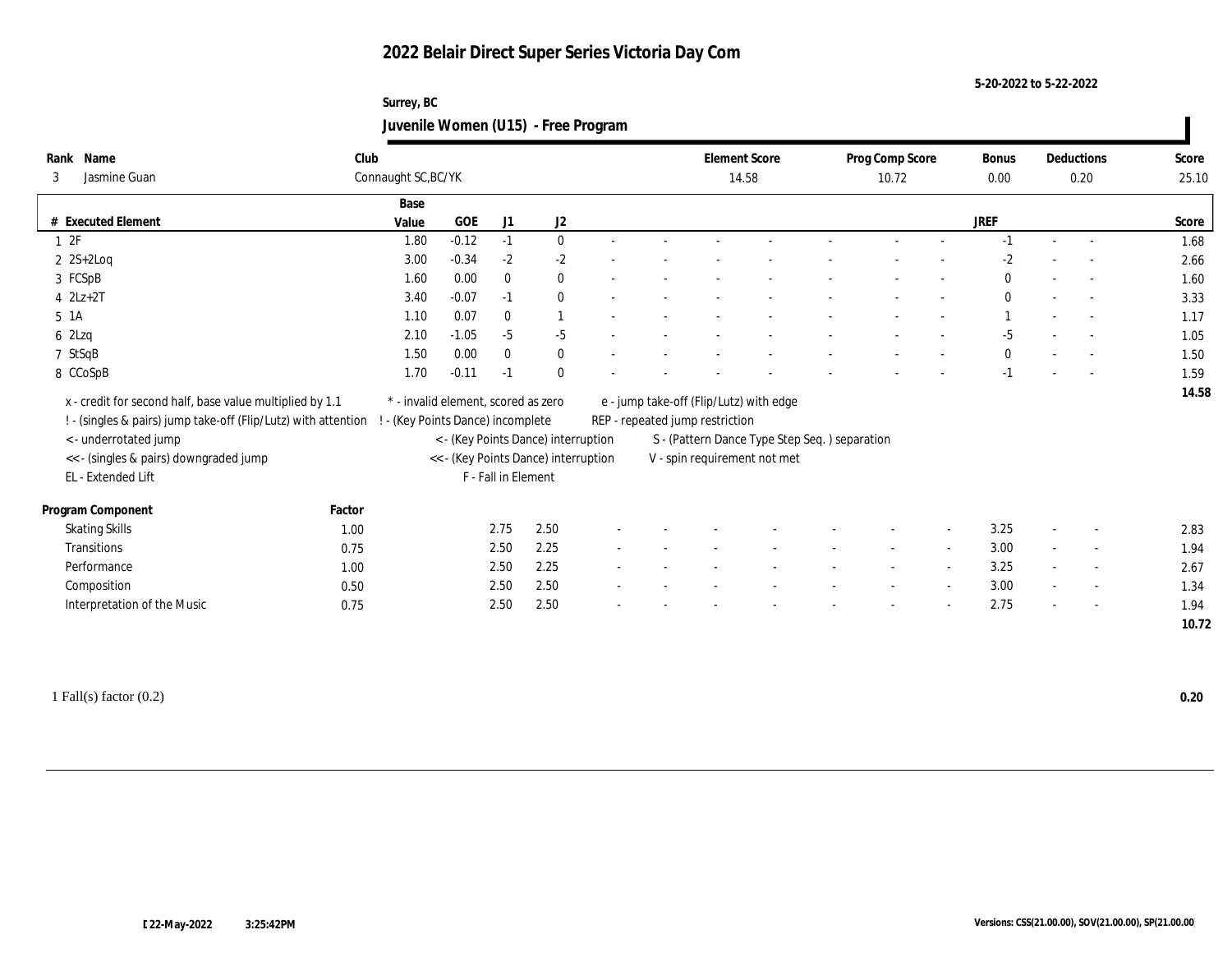**5-20-2022 to 5-22-2022**

## **Surrey, BC Juvenile Women (U15) - Free Program**

| Name<br>Rank                                                   | Club   |                                     |            |                     |                                      |  |                                 | <b>Element Score</b>                           | Prog Comp Score |                          | Bonus            |                          | Deductions               | Score |
|----------------------------------------------------------------|--------|-------------------------------------|------------|---------------------|--------------------------------------|--|---------------------------------|------------------------------------------------|-----------------|--------------------------|------------------|--------------------------|--------------------------|-------|
| Alexandra Hargrave                                             |        | Juan De Fuca SC, BC/YK              |            |                     |                                      |  |                                 | 12.99                                          | 10.89           |                          | 0.00             |                          | 0.00                     | 23.88 |
|                                                                |        | Base                                |            |                     |                                      |  |                                 |                                                |                 |                          |                  |                          |                          |       |
| # Executed Element                                             |        | Value                               | <b>GOE</b> | J1                  | J2                                   |  |                                 |                                                |                 |                          | <b>JREF</b>      |                          |                          | Score |
| $1 \t1A$                                                       |        | 1.10                                | 0.11       | $\bf{0}$            | $\mathbf{2}$                         |  |                                 |                                                |                 |                          |                  | $\sim$                   | $\sim$                   | 1.21  |
| $2 S+2T$                                                       |        | 2.60                                | $-0.17$    | $-2$                | $-1$                                 |  |                                 |                                                |                 |                          |                  |                          |                          | 2.43  |
| 3 FCSpB                                                        |        | 1.60                                | 0.27       | $\overline{2}$      | $\mathbf{2}$                         |  |                                 |                                                |                 |                          |                  |                          |                          | 1.87  |
| $4$ 2Lo+1Lo                                                    |        | 2.20                                | 0.00       | $-1$                |                                      |  |                                 |                                                |                 |                          | $\bf{0}$         |                          | $\sim$                   | 2.20  |
| $5$ 1Lz                                                        |        | 0.60                                | 0.10       |                     | $\mathbf{2}$                         |  |                                 |                                                |                 |                          | $\boldsymbol{2}$ |                          | $\sim$                   | 0.70  |
| 6 StSqB                                                        |        | 1.50                                | 0.00       | $-1$                | $\mathbf{1}$                         |  |                                 |                                                |                 |                          | $\mathbf{0}$     |                          | $\sim$                   | 1.50  |
| 72Fq                                                           |        | 1.80                                | $-0.48$    | $-3$                | $-2$                                 |  |                                 |                                                |                 |                          | $-3$             |                          |                          | 1.32  |
| 8 CCoSpB                                                       |        | 1.70                                | 0.06       | $\mathbf{0}$        | $\bf{0}$                             |  |                                 |                                                |                 |                          |                  |                          |                          | 1.76  |
| x - credit for second half, base value multiplied by 1.1       |        | * - invalid element, scored as zero |            |                     |                                      |  |                                 | e - jump take-off (Flip/Lutz) with edge        |                 |                          |                  |                          |                          | 12.99 |
| ! - (singles & pairs) jump take-off (Flip/Lutz) with attention |        | - (Key Points Dance) incomplete     |            |                     |                                      |  | REP - repeated jump restriction |                                                |                 |                          |                  |                          |                          |       |
| < - underrotated jump                                          |        |                                     |            |                     | < - (Key Points Dance) interruption  |  |                                 | S - (Pattern Dance Type Step Seq. ) separation |                 |                          |                  |                          |                          |       |
| << - (singles & pairs) downgraded jump                         |        |                                     |            |                     | << - (Key Points Dance) interruption |  |                                 | V - spin requirement not met                   |                 |                          |                  |                          |                          |       |
| EL - Extended Lift                                             |        |                                     |            | F - Fall in Element |                                      |  |                                 |                                                |                 |                          |                  |                          |                          |       |
|                                                                |        |                                     |            |                     |                                      |  |                                 |                                                |                 |                          |                  |                          |                          |       |
| Program Component                                              | Factor |                                     |            |                     |                                      |  |                                 |                                                |                 |                          |                  |                          |                          |       |
| <b>Skating Skills</b>                                          | 1.00   |                                     |            | 2.75                | 2.75                                 |  |                                 |                                                |                 |                          | 2.25             | $\overline{\phantom{a}}$ | $\overline{\phantom{a}}$ | 2.58  |
| Transitions                                                    | 0.75   |                                     |            | 3.00                | 2.50                                 |  |                                 |                                                | $\sim$          | $\sim$                   | 2.50             | $\sim$                   | $\sim$                   | 2.00  |
| Performance                                                    | 1.00   |                                     |            | 3.00                | 2.50                                 |  |                                 |                                                |                 | $\overline{\phantom{a}}$ | 3.00             |                          | $\overline{\phantom{a}}$ | 2.83  |
| Composition                                                    | 0.50   |                                     |            | 2.75                | 2.75                                 |  |                                 |                                                |                 |                          | 3.00             | $\sim$                   | $\overline{\phantom{a}}$ | 1.42  |
| Interpretation of the Music                                    | 0.75   |                                     |            | 2.75                | 2.75                                 |  |                                 |                                                |                 |                          | 2.75             |                          | $\sim$                   | 2.06  |
|                                                                |        |                                     |            |                     |                                      |  |                                 |                                                |                 |                          |                  |                          |                          | 10.89 |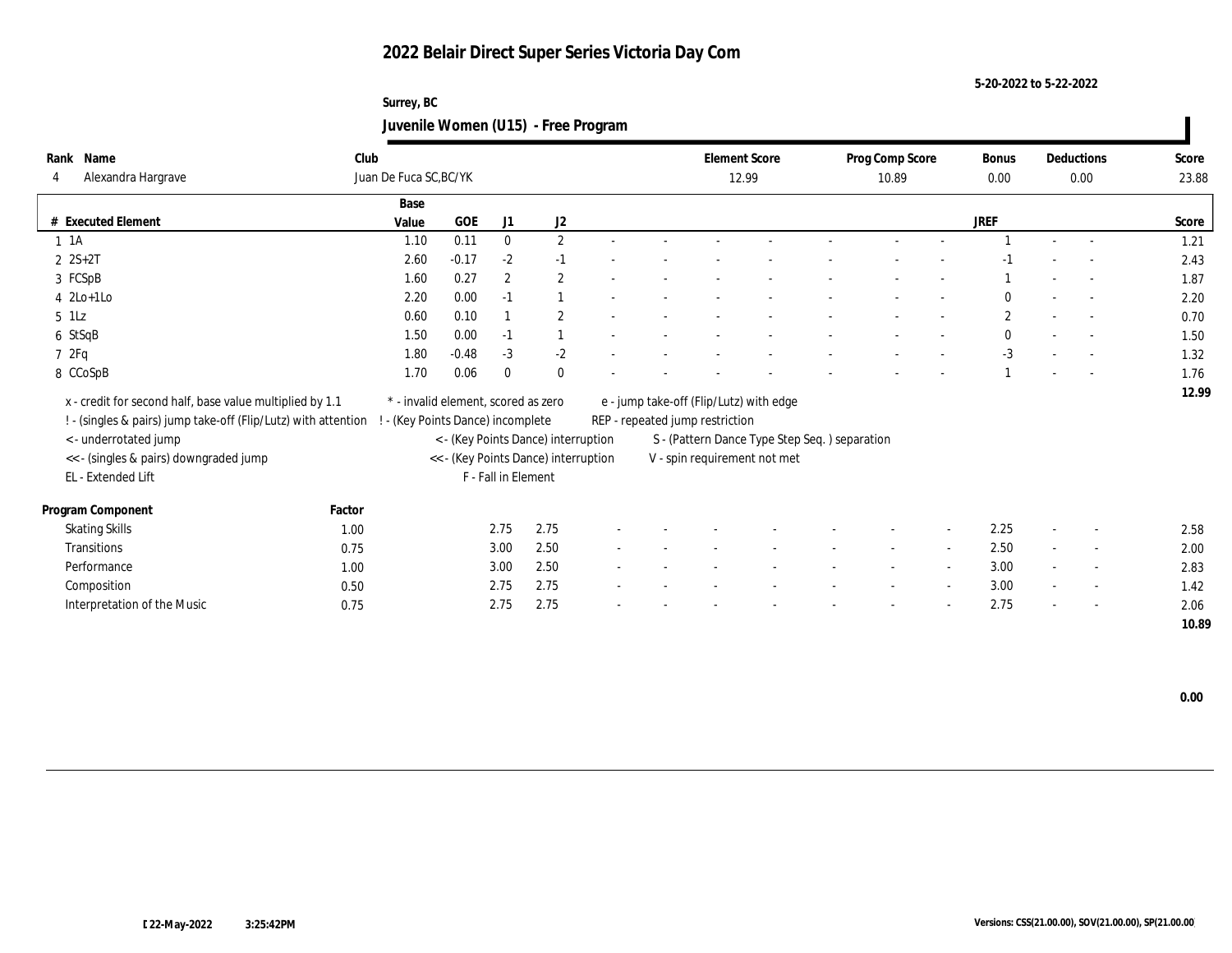**5-20-2022 to 5-22-2022**

## **Surrey, BC Juvenile Women (U15) - Free Program**

| Name<br>Rank                                                     | Club   |                                     |         |                     |                                      |                          |                                 | <b>Element Score</b>                          | Prog Comp Score |                          | Bonus        |                          | Deductions               | Score |
|------------------------------------------------------------------|--------|-------------------------------------|---------|---------------------|--------------------------------------|--------------------------|---------------------------------|-----------------------------------------------|-----------------|--------------------------|--------------|--------------------------|--------------------------|-------|
| Isha Ho<br>5                                                     |        | Connaught SC, BC/YK                 |         |                     |                                      |                          |                                 | 13.68                                         | 10.20           |                          | 0.00         |                          | 0.20                     | 23.68 |
|                                                                  |        | Base                                |         |                     |                                      |                          |                                 |                                               |                 |                          |              |                          |                          |       |
| # Executed Element                                               |        | Value                               | GOE     | J1                  | J2                                   |                          |                                 |                                               |                 |                          | <b>JREF</b>  |                          |                          | Score |
| 12F                                                              |        | 1.80                                | 0.06    | $\mathbf{0}$        | $\mathbf{1}$                         |                          |                                 |                                               |                 |                          | $\Omega$     | $\sim$                   | $\overline{\phantom{a}}$ | 1.86  |
| $2 \text{ } 2Lz \rightarrow 2T$                                  |        | 2.98                                | $-0.23$ | $-2$                | $\mathbf{0}$                         |                          |                                 |                                               |                 |                          | $-2$         |                          | $\overline{\phantom{a}}$ | 2.75  |
| $3$ $2\text{L}z$                                                 |        | 2.10                                | 0.00    | $\mathbf{0}$        | $\bf{0}$                             |                          |                                 |                                               |                 |                          | $\mathbf{0}$ |                          | $\sim$                   | 2.10  |
| 4 CCoSpB                                                         |        | 1.70                                | 0.17    | $\mathbf{0}$        | $\sqrt{2}$                           |                          |                                 |                                               |                 |                          |              |                          | $\sim$                   | 1.87  |
| $5 \quad 2S+2Lo$                                                 |        | 3.00                                | $-0.45$ | $-3$                | $-2$                                 |                          |                                 |                                               |                 |                          | $-3$         |                          | $\sim$                   | 2.55  |
| 6 1A                                                             |        | 1.10                                | 0.00    | $\mathbf{0}$        | $\bf{0}$                             |                          |                                 |                                               |                 |                          | $\mathbf{0}$ |                          | $\overline{\phantom{a}}$ | 1.10  |
| 7 StSqB                                                          |        | 1.50                                | $-0.05$ | $-1$                | $\mathbf{0}$                         |                          |                                 |                                               |                 |                          | $\mathbf{0}$ |                          | $\sim$                   | 1.45  |
| 8 FCSp                                                           |        | 0.00                                |         |                     |                                      |                          |                                 |                                               |                 |                          |              |                          |                          | 0.00  |
| x - credit for second half, base value multiplied by 1.1         |        | * - invalid element, scored as zero |         |                     |                                      |                          |                                 | e - jump take-off (Flip/Lutz) with edge       |                 |                          |              |                          |                          | 13.68 |
| ! - (singles & pairs) jump take-off (Flip/Lutz) with attention ! |        | - (Key Points Dance) incomplete     |         |                     |                                      |                          | REP - repeated jump restriction |                                               |                 |                          |              |                          |                          |       |
| <- underrotated jump                                             |        |                                     |         |                     | < - (Key Points Dance) interruption  |                          |                                 | S - (Pattern Dance Type Step Seq.) separation |                 |                          |              |                          |                          |       |
| << - (singles & pairs) downgraded jump                           |        |                                     |         |                     | << - (Key Points Dance) interruption |                          |                                 | V - spin requirement not met                  |                 |                          |              |                          |                          |       |
| EL - Extended Lift                                               |        |                                     |         | F - Fall in Element |                                      |                          |                                 |                                               |                 |                          |              |                          |                          |       |
|                                                                  |        |                                     |         |                     |                                      |                          |                                 |                                               |                 |                          |              |                          |                          |       |
| Program Component                                                | Factor |                                     |         |                     |                                      |                          |                                 |                                               |                 |                          |              |                          |                          |       |
| <b>Skating Skills</b>                                            | 1.00   |                                     |         | 3.25                | 2.75                                 |                          |                                 |                                               |                 |                          | 2.50         |                          | $\overline{\phantom{a}}$ | 2.83  |
| Transitions                                                      | 0.75   |                                     |         | 3.00                | 2.25                                 |                          |                                 |                                               | $\sim$          | $\sim$                   | 2.25         | $\sim$                   | $\overline{\phantom{a}}$ | 1.88  |
| Performance                                                      | 1.00   |                                     |         | 3.00                | 2.25                                 |                          |                                 |                                               |                 | $\overline{\phantom{a}}$ | 2.00         |                          | $\sim$                   | 2.42  |
| Composition                                                      | 0.50   |                                     |         | 3.00                | 2.25                                 |                          |                                 |                                               |                 | $\overline{\phantom{a}}$ | 2.25         | $\overline{\phantom{a}}$ | $\overline{\phantom{a}}$ | 1.25  |
| Interpretation of the Music                                      | 0.75   |                                     |         | 2.75                | 2.50                                 | $\overline{\phantom{a}}$ |                                 |                                               |                 | $\overline{\phantom{a}}$ | 2.00         | $\sim$                   | $\sim$                   | 1.82  |
|                                                                  |        |                                     |         |                     |                                      |                          |                                 |                                               |                 |                          |              |                          |                          | 10.20 |
|                                                                  |        |                                     |         |                     |                                      |                          |                                 |                                               |                 |                          |              |                          |                          |       |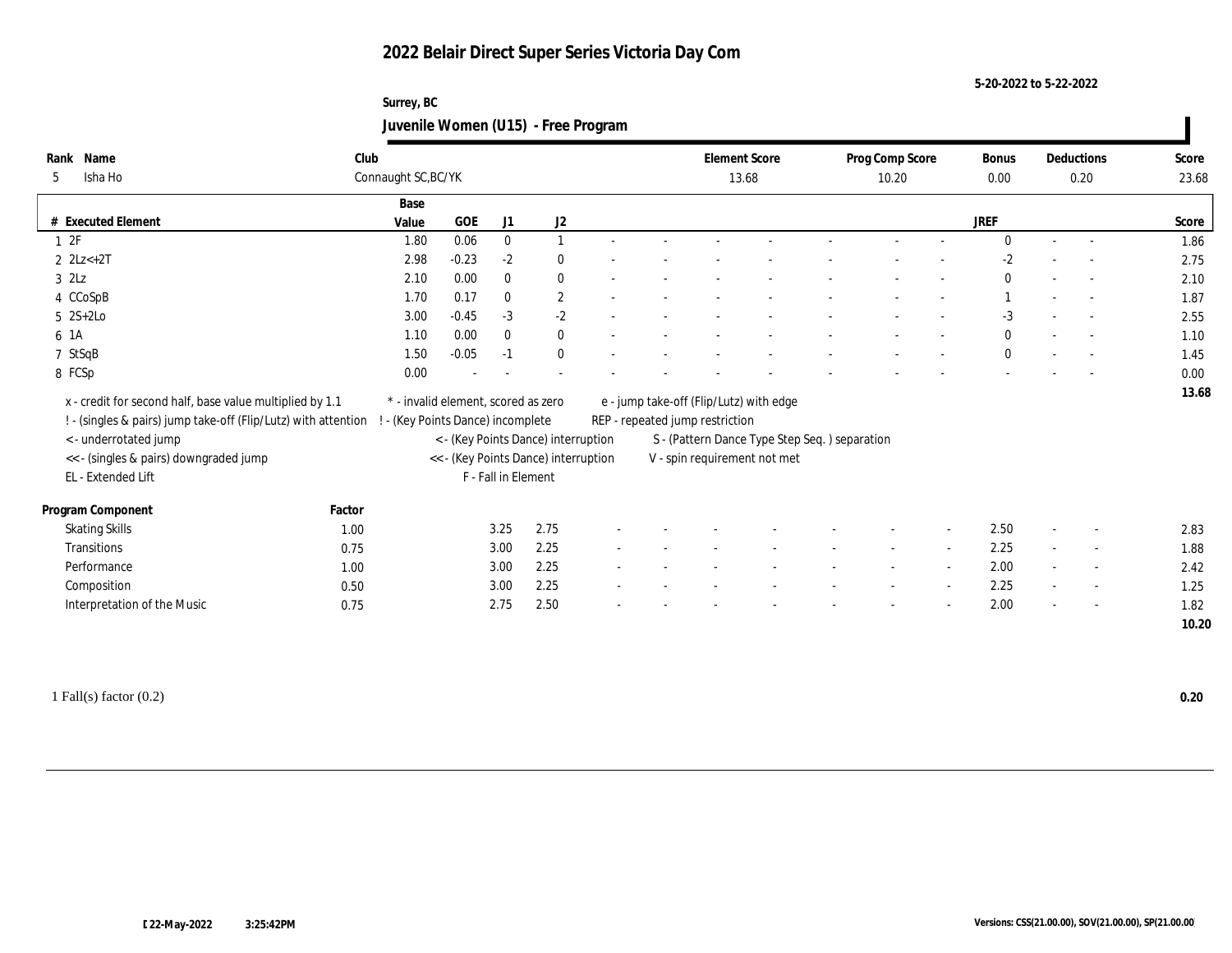**5-20-2022 to 5-22-2022**

## **Surrey, BC Juvenile Women (U15) - Free Program**

| Rank Name                                                      | Club   |                                     |         |                     |                                      |                          |                                 | <b>Element Score</b>                          | Prog Comp Score |                          | <b>Bonus</b>   |        | Deductions               | Score |
|----------------------------------------------------------------|--------|-------------------------------------|---------|---------------------|--------------------------------------|--------------------------|---------------------------------|-----------------------------------------------|-----------------|--------------------------|----------------|--------|--------------------------|-------|
| Nana Matsunaga<br>6                                            |        | Whistler SC, BC/YK                  |         |                     |                                      |                          |                                 | 13.04                                         | 9.49            |                          | 0.00           |        | 0.00                     | 22.53 |
|                                                                |        | Base                                |         |                     |                                      |                          |                                 |                                               |                 |                          |                |        |                          |       |
| # Executed Element                                             |        | Value                               | GOE     | J1                  | J2                                   |                          |                                 |                                               |                 |                          | <b>JREF</b>    |        |                          | Score |
| 12Fq                                                           |        | 1.80                                | $-0.42$ | $-2$                | $-2$                                 |                          |                                 |                                               |                 |                          | $-3$           | $\sim$ | $\overline{a}$           | 1.38  |
| $2 \text{ } 2Lz+1T$                                            |        | 2.08                                | $-0.56$ | $-3$                | $-3$                                 |                          |                                 |                                               |                 |                          |                |        |                          | 1.52  |
| 3 CCoSpB                                                       |        | 1.70                                | 0.40    | $\mathbf{2}$        | 3                                    |                          |                                 |                                               |                 |                          | $\overline{2}$ |        | $\overline{\phantom{a}}$ | 2.10  |
| $4$ 2S+2Lo                                                     |        | 3.00                                | $-0.06$ | $\mathbf{0}$        | $-1$                                 |                          |                                 |                                               |                 |                          | $\mathbf{0}$   |        | $\sim$                   | 2.94  |
| $5$ StSq1                                                      |        | 1.80                                | 0.06    | $\mathbf{0}$        | $\mathbf{1}$                         |                          |                                 |                                               |                 |                          | $\theta$       |        | $\sim$                   | 1.86  |
| $6$ 2Lz $<<$                                                   |        | 0.60                                | $-0.26$ | $-5$                | $-3$                                 |                          |                                 |                                               |                 |                          | $-5$           |        |                          | 0.34  |
| 7 <sub>1A</sub>                                                |        | 1.10                                | 0.04    | $\bf{0}$            | $\mathbf{1}$                         |                          |                                 |                                               |                 |                          | $\mathbf{0}$   |        | $\overline{a}$           | 1.14  |
| 8 FSSpB                                                        |        | 1.70                                | 0.06    | $\bf{0}$            |                                      |                          |                                 |                                               |                 |                          | $\mathbf{0}$   |        | $\overline{\phantom{a}}$ | 1.76  |
| x - credit for second half, base value multiplied by 1.1       |        | * - invalid element, scored as zero |         |                     |                                      |                          |                                 | e - jump take-off (Flip/Lutz) with edge       |                 |                          |                |        |                          | 13.04 |
| ! - (singles & pairs) jump take-off (Flip/Lutz) with attention |        | - (Key Points Dance) incomplete     |         |                     |                                      |                          | REP - repeated jump restriction |                                               |                 |                          |                |        |                          |       |
| < - underrotated jump                                          |        |                                     |         |                     | < - (Key Points Dance) interruption  |                          |                                 | S - (Pattern Dance Type Step Seq.) separation |                 |                          |                |        |                          |       |
| << - (singles & pairs) downgraded jump                         |        |                                     |         |                     | << - (Key Points Dance) interruption |                          |                                 | V - spin requirement not met                  |                 |                          |                |        |                          |       |
| EL - Extended Lift                                             |        |                                     |         | F - Fall in Element |                                      |                          |                                 |                                               |                 |                          |                |        |                          |       |
|                                                                |        |                                     |         |                     |                                      |                          |                                 |                                               |                 |                          |                |        |                          |       |
| Program Component                                              | Factor |                                     |         |                     |                                      |                          |                                 |                                               |                 |                          |                |        |                          |       |
| <b>Skating Skills</b>                                          | 1.00   |                                     |         | 3.00                | 2.50                                 |                          |                                 |                                               |                 |                          | 2.00           |        | $\overline{\phantom{a}}$ | 2.50  |
| Transitions                                                    | 0.75   |                                     |         | 3.00                | 2.50                                 | $\overline{\phantom{a}}$ |                                 |                                               | $\sim$          | $\sim$                   | 2.00           | $\sim$ | $\overline{\phantom{a}}$ | 1.88  |
| Performance                                                    | 1.00   |                                     |         | 2.75                | 2.25                                 |                          |                                 |                                               |                 | $\overline{\phantom{a}}$ | 1.75           |        | $\overline{\phantom{a}}$ | 2.25  |
| Composition                                                    | 0.50   |                                     |         | 2.75                | 2.50                                 |                          |                                 |                                               |                 | $\sim$                   | 1.75           |        | $\sim$                   | 1.17  |
| Interpretation of the Music                                    | 0.75   |                                     |         | 2.50                | 2.50                                 |                          |                                 |                                               |                 | $\overline{\phantom{a}}$ | 1.75           |        | $\sim$                   | 1.69  |
|                                                                |        |                                     |         |                     |                                      |                          |                                 |                                               |                 |                          |                |        |                          | 9.49  |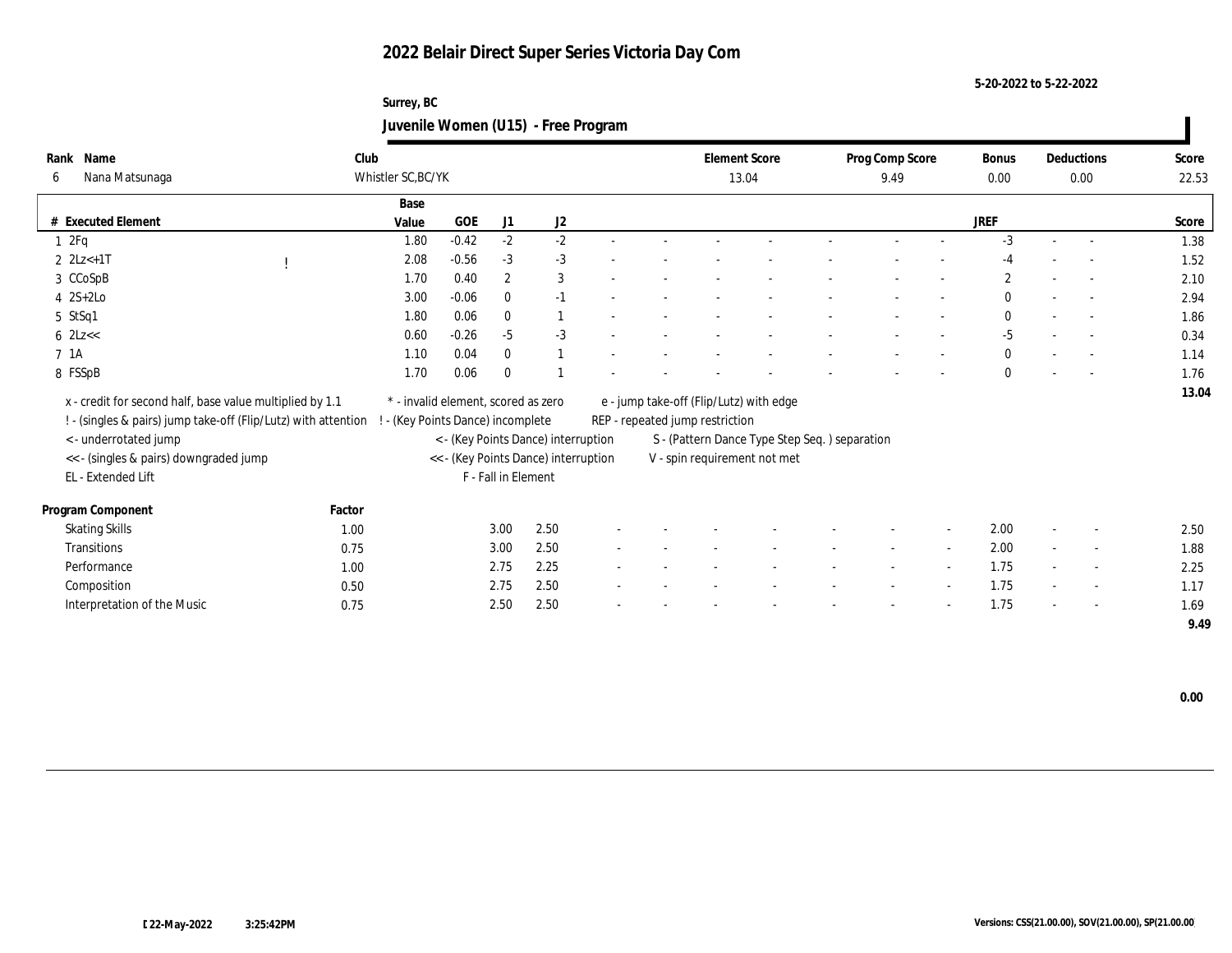**5-20-2022 to 5-22-2022**

## **Surrey, BC Juvenile Women (U15) - Free Program**

| Name<br>Rank                                                   | Club   |                                     |            |                     |                                      |                          |                                 | <b>Element Score</b>                          | Prog Comp Score |                          | Bonus        |                          | Deductions               | Score |
|----------------------------------------------------------------|--------|-------------------------------------|------------|---------------------|--------------------------------------|--------------------------|---------------------------------|-----------------------------------------------|-----------------|--------------------------|--------------|--------------------------|--------------------------|-------|
| Hannah Li                                                      |        | Langley FSC, BC/YK                  |            |                     |                                      |                          |                                 | 10.50                                         | 11.27           |                          | $0.00\,$     |                          | 0.40                     | 21.37 |
|                                                                |        | Base                                |            |                     |                                      |                          |                                 |                                               |                 |                          |              |                          |                          |       |
| # Executed Element                                             |        | Value                               | <b>GOE</b> | J1                  | J2                                   |                          |                                 |                                               |                 |                          | <b>JREF</b>  |                          |                          | Score |
| $1 \ 2S + 2T$                                                  |        | 2.60                                | $-0.04$    | $-1$                | $\mathbf{1}$                         |                          |                                 |                                               |                 |                          | $-1$         | $\sim$                   | $\sim$                   | 2.56  |
| 2 CCoSpB                                                       |        | 1.70                                | 0.11       | $\bf{0}$            |                                      |                          |                                 |                                               |                 |                          |              |                          | $\sim$                   | 1.81  |
| $3$ 2Loq                                                       |        | 1.70                                | $-0.85$    | $-5$                | $-5$                                 |                          |                                 |                                               |                 |                          | $-5$         |                          | $\overline{\phantom{a}}$ | 0.85  |
| $4$ 1Lz                                                        |        | 0.60                                | $-0.02$    | $\bf{0}$            | $\bf{0}$                             | $\sim$                   |                                 |                                               |                 |                          | $-1$         |                          | $\sim$                   | 0.58  |
| $5\text{ }2\text{F}$                                           |        | 1.44                                | $-0.48$    | $-4$                | $-2$                                 |                          |                                 |                                               |                 |                          | -4           |                          | $\overline{a}$           | 0.96  |
| 6 StSqB                                                        |        | 1.50                                | 0.20       | $\mathbf{1}$        | $\mathbf{2}$                         |                          |                                 |                                               |                 |                          |              |                          | $\sim$                   | 1.70  |
| 7 1A                                                           |        | 1.10                                | $-0.55$    | $-5$                | $-5$                                 |                          |                                 |                                               |                 |                          | $-5$         |                          |                          | 0.55  |
| 8 FCSpB                                                        |        | 1.60                                | $-0.11$    | $\mathbf{0}$        | $-2$                                 |                          |                                 |                                               |                 |                          | $\mathbf{0}$ |                          | $\overline{\phantom{a}}$ | 1.49  |
| x - credit for second half, base value multiplied by 1.1       |        | * - invalid element, scored as zero |            |                     |                                      |                          |                                 | e - jump take-off (Flip/Lutz) with edge       |                 |                          |              |                          |                          | 10.50 |
| ! - (singles & pairs) jump take-off (Flip/Lutz) with attention |        | - (Key Points Dance) incomplete     |            |                     |                                      |                          | REP - repeated jump restriction |                                               |                 |                          |              |                          |                          |       |
| <- underrotated jump                                           |        |                                     |            |                     | < - (Key Points Dance) interruption  |                          |                                 | S - (Pattern Dance Type Step Seq.) separation |                 |                          |              |                          |                          |       |
| << - (singles & pairs) downgraded jump                         |        |                                     |            |                     | << - (Key Points Dance) interruption |                          |                                 | V - spin requirement not met                  |                 |                          |              |                          |                          |       |
| EL - Extended Lift                                             |        |                                     |            | F - Fall in Element |                                      |                          |                                 |                                               |                 |                          |              |                          |                          |       |
|                                                                |        |                                     |            |                     |                                      |                          |                                 |                                               |                 |                          |              |                          |                          |       |
| Program Component                                              | Factor |                                     |            |                     |                                      |                          |                                 |                                               |                 |                          |              |                          |                          |       |
| <b>Skating Skills</b>                                          | 1.00   |                                     |            | 3.25                | 2.50                                 |                          |                                 |                                               |                 | $\overline{\phantom{a}}$ | 2.50         |                          | $\overline{\phantom{a}}$ | 2.75  |
| Transitions                                                    | 0.75   |                                     |            | 3.25                | 2.75                                 |                          |                                 |                                               |                 | $\sim$                   | 3.00         | $\sim$                   | $\sim$                   | 2.25  |
| Performance                                                    | 1.00   |                                     |            | 2.75                | 2.25                                 |                          |                                 |                                               |                 | $\sim$                   | 2.75         | $\sim$                   | $\sim$                   | 2.58  |
| Composition                                                    | 0.50   |                                     |            | 3.00                | 3.00                                 | $\overline{\phantom{a}}$ |                                 |                                               |                 | $\overline{\phantom{a}}$ | 3.00         |                          | $\sim$                   | 1.50  |
| Interpretation of the Music                                    | 0.75   |                                     |            | 3.00                | 2.75                                 | $\overline{\phantom{a}}$ |                                 |                                               |                 | $\overline{\phantom{a}}$ | 3.00         | $\overline{\phantom{a}}$ | $\overline{\phantom{a}}$ | 2.19  |
|                                                                |        |                                     |            |                     |                                      |                          |                                 |                                               |                 |                          |              |                          |                          | 11.27 |
|                                                                |        |                                     |            |                     |                                      |                          |                                 |                                               |                 |                          |              |                          |                          |       |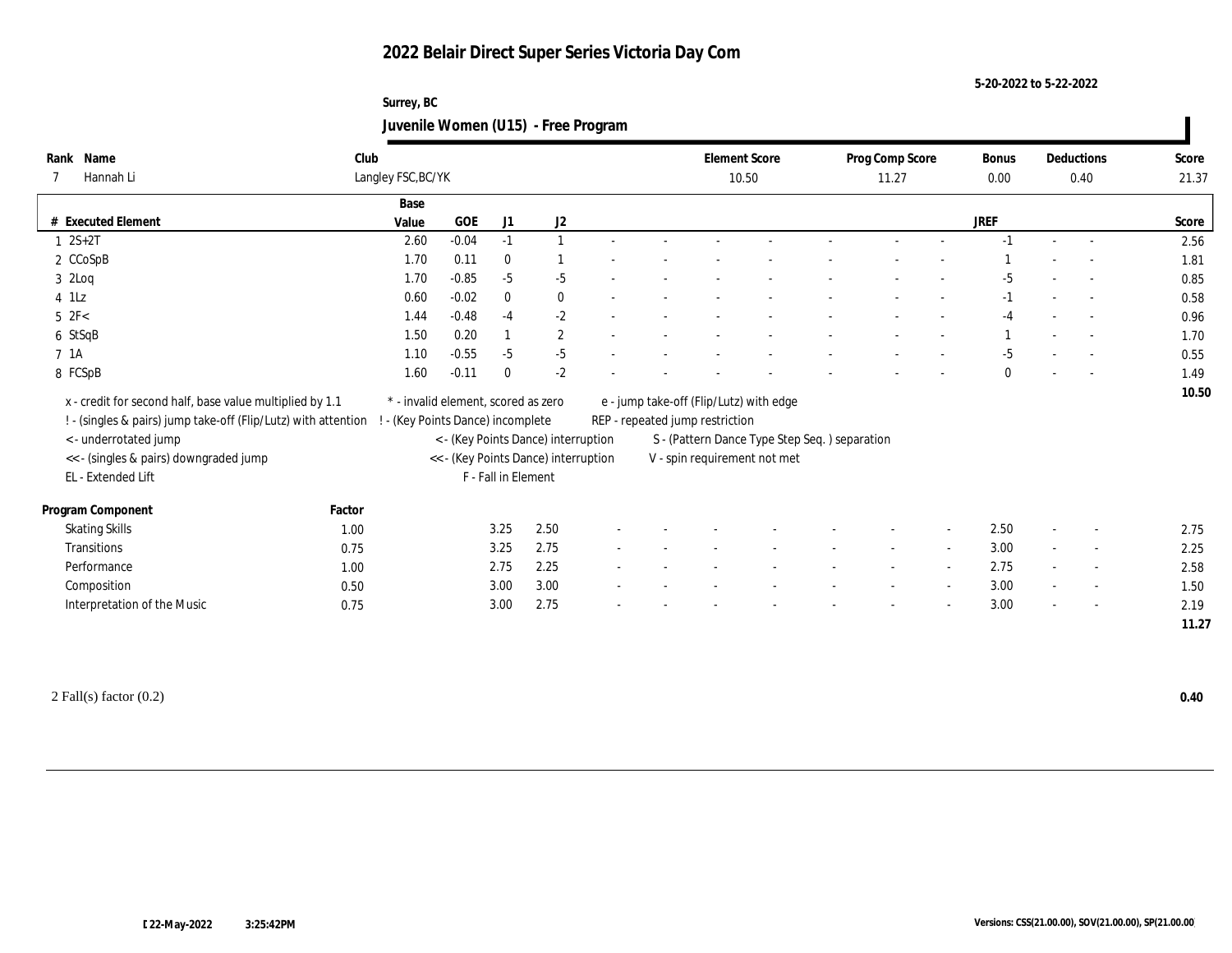**5-20-2022 to 5-22-2022**

## **Surrey, BC Juvenile Women (U15) - Free Program**

| Name<br>Rank                                                   | Club   |                                     |                               |                     |                                      |                              |                                 | <b>Element Score</b>                          | Prog Comp Score |                          | Bonus        |        | Deductions               | Score |
|----------------------------------------------------------------|--------|-------------------------------------|-------------------------------|---------------------|--------------------------------------|------------------------------|---------------------------------|-----------------------------------------------|-----------------|--------------------------|--------------|--------|--------------------------|-------|
| Michaela Salvestro<br>8                                        |        | Burnaby FSC, BC/YK                  |                               |                     |                                      |                              |                                 | 11.53                                         | 9.69            |                          | 0.00         |        | 0.00                     | 21.22 |
|                                                                |        | Base                                |                               |                     |                                      |                              |                                 |                                               |                 |                          |              |        |                          |       |
| # Executed Element                                             |        | Value                               | GOE                           | J1                  | J2                                   |                              |                                 |                                               |                 |                          | <b>JREF</b>  |        |                          | Score |
| $1 \quad 2S+2T<<$                                              |        | 1.70                                | $-0.61$                       | $-5$                | $-4$                                 |                              |                                 |                                               |                 |                          | $-5$         | $\sim$ | $\sim$                   | 1.09  |
| $2 \; 1A$                                                      |        | 1.10                                | 0.04                          | $\bf{0}$            |                                      |                              |                                 |                                               |                 |                          | $\Omega$     |        | $\sim$                   | 1.14  |
| 3 2Lo                                                          |        | 1.70                                | 0.06                          | $\mathbf{0}$        |                                      |                              |                                 |                                               |                 |                          | $\theta$     |        |                          | 1.76  |
| 4 FCSpB                                                        |        | 1.60                                | 0.11                          | $\bf{0}$            |                                      |                              |                                 |                                               |                 |                          |              |        | $\sim$                   | 1.71  |
| 5 StSqB                                                        |        | 1.50                                | $-0.05$                       | $-1$                |                                      |                              |                                 |                                               |                 |                          | $-1$         |        | $\overline{\phantom{a}}$ | 1.45  |
| 6 2F                                                           |        | 1.80                                | $-0.30$                       | $-2$                | $-1$                                 |                              |                                 |                                               |                 |                          | $-2$         |        | $\overline{\phantom{a}}$ | 1.50  |
| $7$ 1Lz+1Lo                                                    |        | 1.10                                | 0.02                          | $\bf{0}$            |                                      |                              |                                 |                                               |                 |                          | $\mathbf{0}$ |        |                          | 1.12  |
| 8 CCoSpB                                                       |        | 1.70                                | 0.06                          | $\bf{0}$            |                                      |                              |                                 |                                               |                 |                          | $\mathbf{0}$ |        |                          | 1.76  |
| x - credit for second half, base value multiplied by 1.1       |        | * - invalid element, scored as zero |                               |                     |                                      |                              |                                 | e - jump take-off (Flip/Lutz) with edge       |                 |                          |              |        |                          | 11.53 |
| ! - (singles & pairs) jump take-off (Flip/Lutz) with attention |        |                                     | (Key Points Dance) incomplete |                     |                                      |                              | REP - repeated jump restriction |                                               |                 |                          |              |        |                          |       |
| < - underrotated jump                                          |        |                                     |                               |                     | < - (Key Points Dance) interruption  |                              |                                 | S - (Pattern Dance Type Step Seq.) separation |                 |                          |              |        |                          |       |
| << - (singles & pairs) downgraded jump                         |        |                                     |                               |                     | << - (Key Points Dance) interruption |                              |                                 | V - spin requirement not met                  |                 |                          |              |        |                          |       |
| EL - Extended Lift                                             |        |                                     |                               | F - Fall in Element |                                      |                              |                                 |                                               |                 |                          |              |        |                          |       |
| Program Component                                              | Factor |                                     |                               |                     |                                      |                              |                                 |                                               |                 |                          |              |        |                          |       |
| <b>Skating Skills</b>                                          | 1.00   |                                     |                               | 2.75                | 2.50                                 |                              |                                 |                                               |                 | $\overline{\phantom{a}}$ | 2.00         |        | $\overline{\phantom{a}}$ | 2.42  |
| Transitions                                                    | 0.75   |                                     |                               | 2.75                | 2.75                                 | $\qquad \qquad \blacksquare$ |                                 |                                               | $\sim$          | $\sim$                   | 1.75         | $\sim$ | $\sim$                   | 1.82  |
| Performance                                                    | 1.00   |                                     |                               | 2.50                | 2.50                                 |                              |                                 |                                               |                 | $\overline{\phantom{a}}$ | 2.25         |        | $\overline{\phantom{a}}$ | 2.42  |
| Composition                                                    | 0.50   |                                     |                               | 2.50                | 2.75                                 |                              |                                 |                                               |                 | $\overline{\phantom{a}}$ | 2.00         |        | $\sim$                   | 1.21  |
| Interpretation of the Music                                    | 0.75   |                                     |                               | 2.50                | 2.50                                 |                              |                                 |                                               |                 |                          | 2.25         |        | $\sim$                   | 1.82  |
|                                                                |        |                                     |                               |                     |                                      |                              |                                 |                                               |                 |                          |              |        |                          | 9.69  |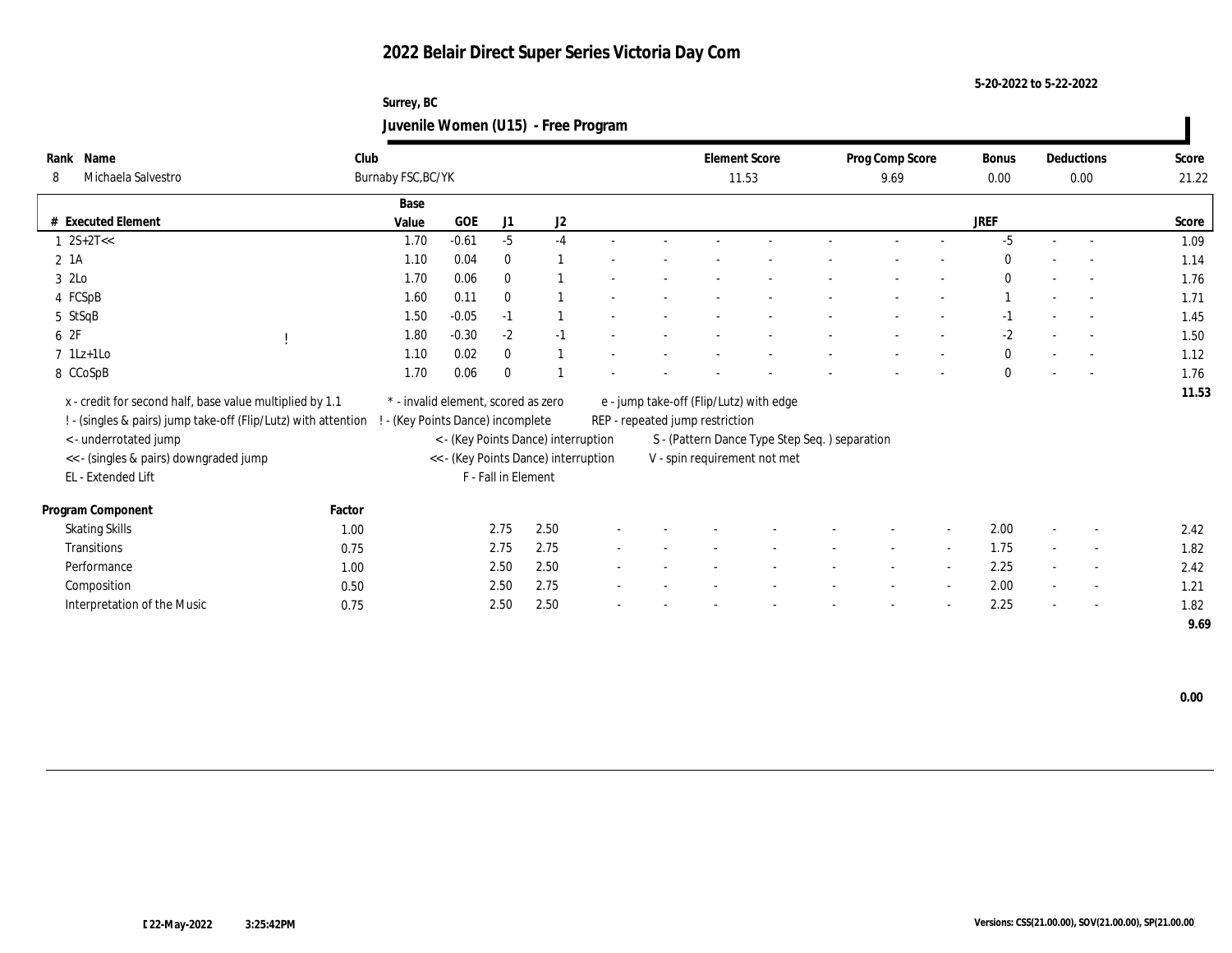#### **5-20-2022 to 5-22-2022**

## **Surrey, BC Juvenile Women (U15) - Free Program**

| Name<br>Rank                                                                                     | Club                                |         |                     |                                      |  | <b>Element Score</b>            |                                               | Prog Comp Score |                          | Bonus        | Deductions               | Score |
|--------------------------------------------------------------------------------------------------|-------------------------------------|---------|---------------------|--------------------------------------|--|---------------------------------|-----------------------------------------------|-----------------|--------------------------|--------------|--------------------------|-------|
| Sofia Diaz<br>9                                                                                  | Oak Bay FSC, BC/YK                  |         |                     |                                      |  | 11.09                           |                                               | 10.03           |                          | 0.00         | 0.20                     | 20.92 |
|                                                                                                  | Base                                |         |                     |                                      |  |                                 |                                               |                 |                          |              |                          |       |
| # Executed Element                                                                               | Value                               | GOE     | J1                  | J2                                   |  |                                 |                                               |                 |                          | <b>JREF</b>  |                          | Score |
| $1 \cdot 2Log + 2Lo$                                                                             | 3.40                                | $-0.68$ | $-5$                | $-3$                                 |  |                                 |                                               |                 |                          | -4           |                          | 2.72  |
| 2P                                                                                               | 1.80                                | $-0.18$ | $-1$                | $-1$                                 |  |                                 |                                               |                 |                          | -1           |                          | 1.62  |
| $3 \text{ 1A+2T}<<$                                                                              | 1.50                                | $-0.48$ | $-5$                | $-3$                                 |  |                                 |                                               |                 |                          | $-5$         |                          | 1.02  |
| 4 CCoSpB (V)                                                                                     | 1.28                                | $-0.04$ | $\mathbf{0}$        | $-1$                                 |  |                                 |                                               |                 |                          | $\mathbf{0}$ |                          | 1.24  |
| $5 \text{ } 1\text{Lz}(e)$                                                                       | 0.48                                | $-0.13$ | $-3$                | $-2$                                 |  |                                 |                                               |                 |                          | $-3$         | $\sim$                   | 0.35  |
| 6 2S                                                                                             | 1.30                                | 0.00    | $\mathbf{0}$        | $\mathbf{0}$                         |  |                                 |                                               |                 |                          | $\mathbf{0}$ | $\sim$                   | 1.30  |
| 7 FCSpB                                                                                          | 1.60                                | $-0.16$ | $-1$                | $-2$                                 |  |                                 |                                               |                 |                          | $\mathbf{0}$ |                          | 1.44  |
| 8 StSqB                                                                                          | 1.50                                | $-0.10$ | $\mathbf{0}$        | $-1$                                 |  |                                 |                                               |                 |                          | $-1$         | $\overline{\phantom{a}}$ | 1.40  |
| x - credit for second half, base value multiplied by 1.1                                         | * - invalid element, scored as zero |         |                     |                                      |  |                                 | e - jump take-off (Flip/Lutz) with edge       |                 |                          |              |                          | 11.09 |
| ! - (singles & pairs) jump take-off (Flip/Lutz) with attention ! - (Key Points Dance) incomplete |                                     |         |                     |                                      |  | REP - repeated jump restriction |                                               |                 |                          |              |                          |       |
| <- underrotated jump                                                                             |                                     |         |                     | < - (Key Points Dance) interruption  |  |                                 | S - (Pattern Dance Type Step Seq.) separation |                 |                          |              |                          |       |
| << - (singles & pairs) downgraded jump                                                           |                                     |         |                     | << - (Key Points Dance) interruption |  |                                 | V - spin requirement not met                  |                 |                          |              |                          |       |
| EL - Extended Lift                                                                               |                                     |         | F - Fall in Element |                                      |  |                                 |                                               |                 |                          |              |                          |       |
| Program Component                                                                                | Factor                              |         |                     |                                      |  |                                 |                                               |                 |                          |              |                          |       |
| <b>Skating Skills</b>                                                                            | 1.00                                |         | 2.75                | 2.25                                 |  |                                 |                                               |                 |                          | 2.25         | $\overline{\phantom{a}}$ | 2.42  |
| Transitions                                                                                      | 0.75                                |         | 3.25                | 2.50                                 |  |                                 |                                               |                 | $\sim$                   | 1.75         | $\overline{\phantom{a}}$ | 1.88  |
| Performance                                                                                      | 1.00                                |         | 3.00                | 2.00                                 |  |                                 |                                               |                 | $\overline{\phantom{a}}$ | 2.50         | $\sim$                   | 2.50  |
| Composition                                                                                      | 0.50                                |         | 3.00                | 2.25                                 |  |                                 |                                               |                 | $\overline{\phantom{a}}$ | 2.50         | $\overline{\phantom{a}}$ | 1.29  |
| Interpretation of the Music                                                                      | 0.75                                |         | 3.00                | 2.50                                 |  |                                 |                                               |                 |                          | 2.25         | $\sim$                   | 1.94  |
|                                                                                                  |                                     |         |                     |                                      |  |                                 |                                               |                 |                          |              |                          | 10.03 |

1 Time Violation(s) factor (0.2) **0.20**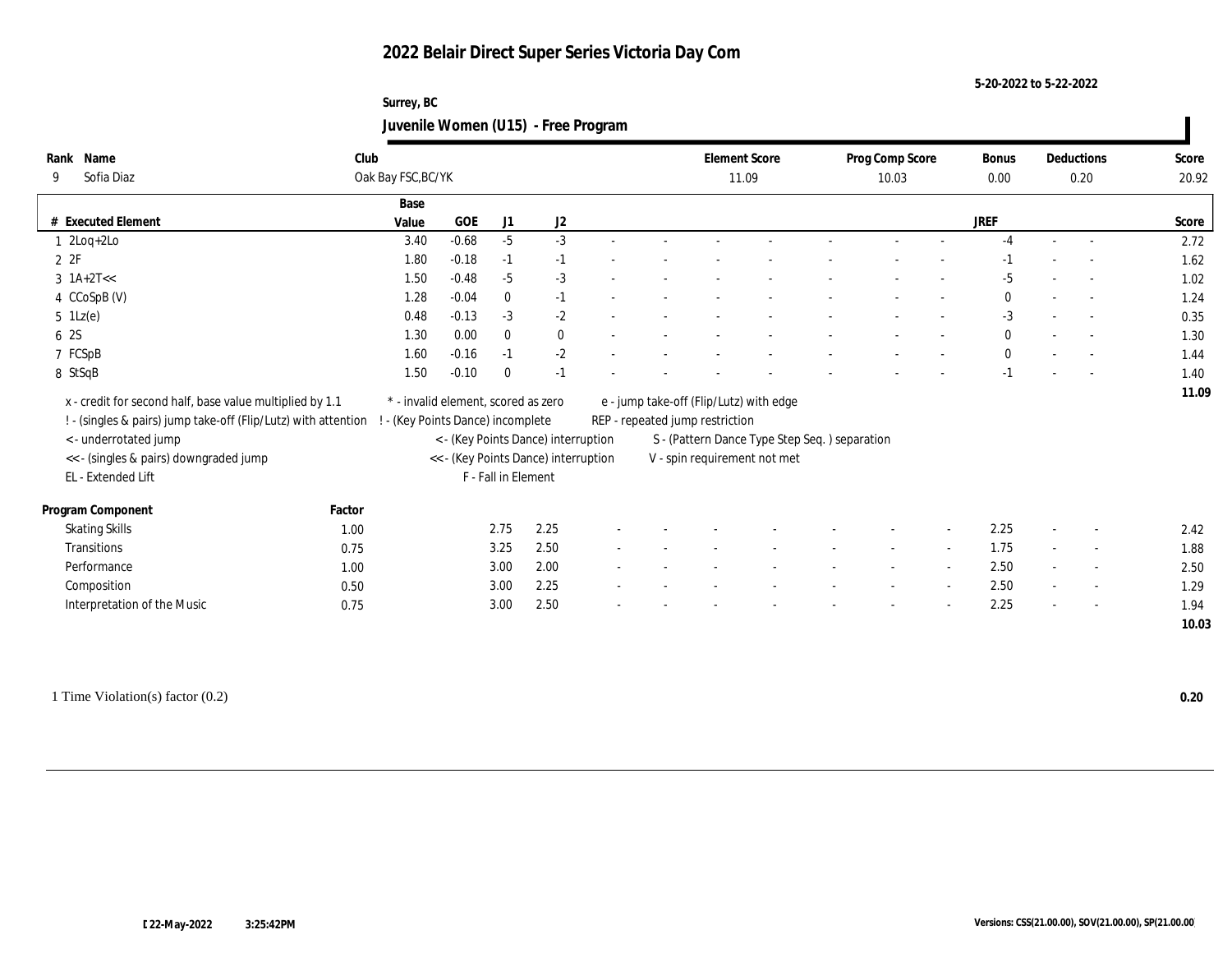#### **5-20-2022 to 5-22-2022**

## **Surrey, BC Juvenile Women (U15) - Free Program**

| Name<br>Rank                                                                                     | Club                |                                     |                     |              |                                      |        |                                 | <b>Element Score</b>                          | Prog Comp Score |                          | Bonus        |        | Deductions               | Score |
|--------------------------------------------------------------------------------------------------|---------------------|-------------------------------------|---------------------|--------------|--------------------------------------|--------|---------------------------------|-----------------------------------------------|-----------------|--------------------------|--------------|--------|--------------------------|-------|
| Hera Chan<br>10                                                                                  | Connaught SC, BC/YK |                                     |                     |              |                                      |        |                                 | 11.29                                         | 10.01           |                          | 0.00         |        | 0.40                     | 20.90 |
|                                                                                                  |                     | Base                                |                     |              |                                      |        |                                 |                                               |                 |                          |              |        |                          |       |
| # Executed Element                                                                               |                     | Value                               | <b>GOE</b>          | J1           | $\mathrm{J}2$                        |        |                                 |                                               |                 |                          | <b>JREF</b>  |        |                          | Score |
| $1$ $2Lz<$                                                                                       |                     | 1.68                                | $-0.45$             | $-3$         | $-2$                                 | $\sim$ |                                 |                                               |                 |                          | $-3$         | $\sim$ | $\sim$                   | 1.23  |
| $2 ZF+2T$                                                                                        |                     | 3.10                                | $-0.66$             | $-5$         | $-2$                                 |        |                                 |                                               |                 |                          | $-4$         |        | $\overline{\phantom{a}}$ | 2.44  |
| 3 2Lo                                                                                            |                     | 1.70                                | $-0.85$             | $-5$         | $-5$                                 |        |                                 |                                               |                 |                          | $-5$         |        |                          | 0.85  |
| 4 FCSpB                                                                                          |                     | 1.60                                | $-0.05$             | $-1$         | $-1$                                 |        |                                 |                                               |                 |                          |              |        | $\sim$                   | 1.55  |
| 5 2S                                                                                             |                     | 1.30                                | 0.04                | $\mathbf{0}$ | $\overline{1}$                       |        |                                 |                                               |                 |                          | $\Omega$     |        | $\sim$                   | 1.34  |
| 6 StSqB                                                                                          |                     | 1.50                                | 0.00                | $\mathbf{0}$ | $\mathbf{0}$                         |        |                                 |                                               |                 |                          | $\mathbf{0}$ |        | $\sim$                   | 1.50  |
| 7 1A                                                                                             |                     | 1.10                                | 0.00                | $\bf{0}$     | $\bf{0}$                             |        |                                 |                                               |                 |                          | $\mathbf{0}$ |        |                          | 1.10  |
| 8 CCoSpB (V)                                                                                     |                     | 1.28                                | 0.00                | $\bf{0}$     | $\mathbf{0}$                         |        |                                 |                                               |                 |                          | $\mathbf{0}$ |        |                          | 1.28  |
| x - credit for second half, base value multiplied by 1.1                                         |                     | * - invalid element, scored as zero |                     |              |                                      |        |                                 | e - jump take-off (Flip/Lutz) with edge       |                 |                          |              |        |                          | 11.29 |
| ! - (singles & pairs) jump take-off (Flip/Lutz) with attention ! - (Key Points Dance) incomplete |                     |                                     |                     |              |                                      |        | REP - repeated jump restriction |                                               |                 |                          |              |        |                          |       |
| < - underrotated jump                                                                            |                     |                                     |                     |              | < - (Key Points Dance) interruption  |        |                                 | S - (Pattern Dance Type Step Seq.) separation |                 |                          |              |        |                          |       |
| << - (singles & pairs) downgraded jump                                                           |                     |                                     |                     |              | << - (Key Points Dance) interruption |        |                                 | V - spin requirement not met                  |                 |                          |              |        |                          |       |
| EL - Extended Lift                                                                               |                     |                                     | F - Fall in Element |              |                                      |        |                                 |                                               |                 |                          |              |        |                          |       |
| Program Component                                                                                | Factor              |                                     |                     |              |                                      |        |                                 |                                               |                 |                          |              |        |                          |       |
| <b>Skating Skills</b>                                                                            | 1.00                |                                     |                     | 3.00         | 2.25                                 |        |                                 |                                               |                 | $\overline{\phantom{a}}$ | 2.50         |        | $\overline{\phantom{a}}$ | 2.58  |
| <b>Transitions</b>                                                                               | 0.75                |                                     |                     | 3.00         | 2.50                                 |        |                                 |                                               | $\sim$          | $\sim$                   | 2.25         | $\sim$ | $\sim$                   | 1.94  |
| Performance                                                                                      | 1.00                |                                     |                     | 3.00         | 2.25                                 |        |                                 |                                               |                 | $\overline{\phantom{a}}$ | 2.00         |        | $\overline{\phantom{a}}$ | 2.42  |
| Composition                                                                                      | 0.50                |                                     |                     | 2.75         | 2.50                                 |        |                                 |                                               |                 | $\overline{\phantom{a}}$ | 2.25         |        | $\sim$                   | 1.25  |
| Interpretation of the Music                                                                      | 0.75                |                                     |                     | 2.75         | 2.50                                 |        |                                 |                                               |                 | $\overline{\phantom{a}}$ | 2.00         |        | $\overline{\phantom{a}}$ | 1.82  |
|                                                                                                  |                     |                                     |                     |              |                                      |        |                                 |                                               |                 |                          |              |        |                          | 10.01 |

1 Time Violation(s) factor (0.2), 1 Fall(s) factor (0.2) **0.40**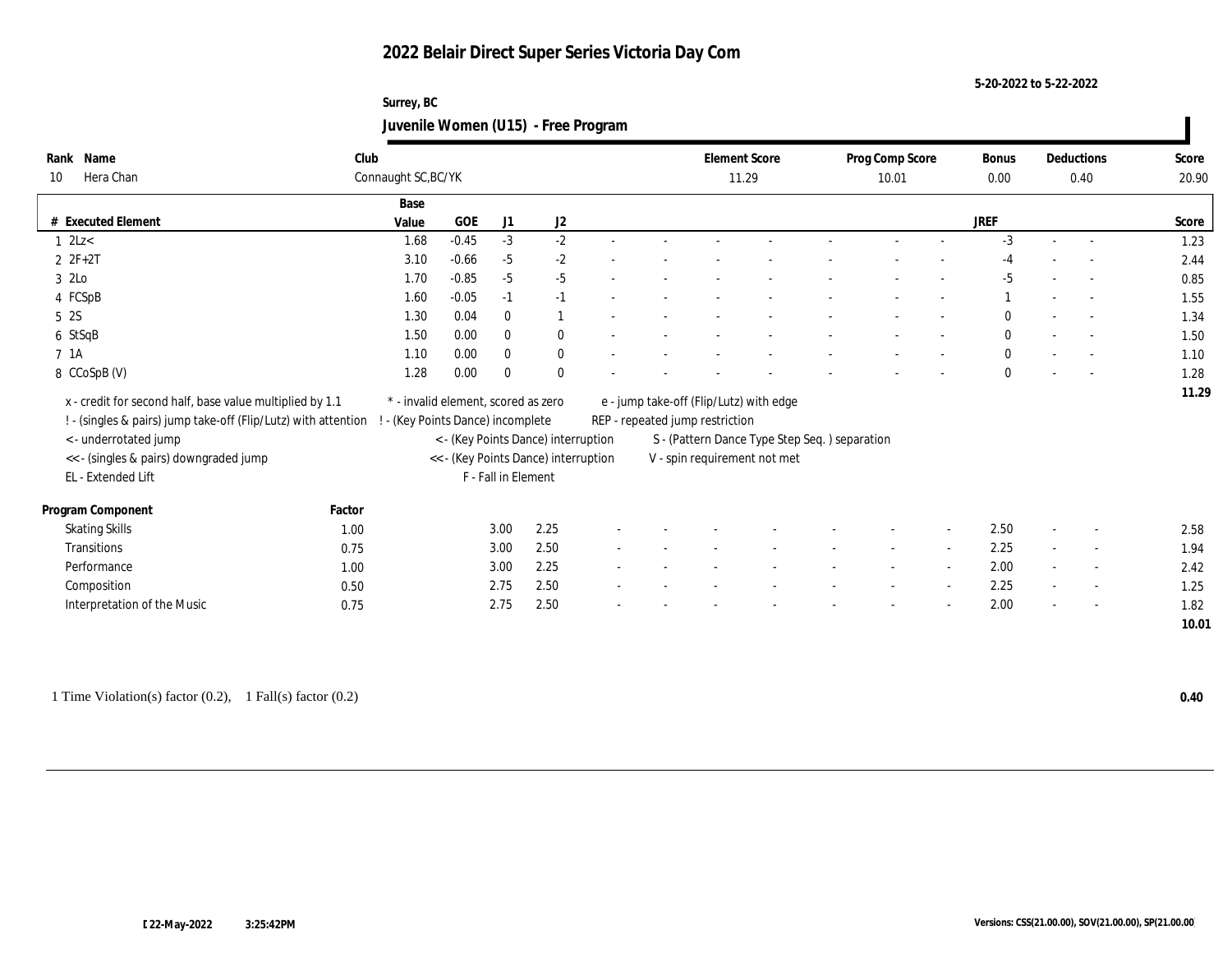**5-20-2022 to 5-22-2022**

## **Surrey, BC Juvenile Women (U15) - Free Program**

| Name<br>Rank                                                                                     | Club          |                                     |                     |                                      |  | <b>Element Score</b>            |                                               | Prog Comp Score |                          | Bonus        |        | Deductions               | Score |
|--------------------------------------------------------------------------------------------------|---------------|-------------------------------------|---------------------|--------------------------------------|--|---------------------------------|-----------------------------------------------|-----------------|--------------------------|--------------|--------|--------------------------|-------|
| Rachel Erceg<br>11                                                                               | WRSSSC, BC/YK |                                     |                     |                                      |  |                                 | 10.19                                         | 10.13           |                          | 0.00         |        | 0.00                     | 20.32 |
|                                                                                                  | Base          |                                     |                     |                                      |  |                                 |                                               |                 |                          |              |        |                          |       |
| # Executed Element                                                                               | Value         | <b>GOE</b>                          | J1                  | $\mathrm{J}2$                        |  |                                 |                                               |                 |                          | <b>JREF</b>  |        |                          | Score |
| $1 \ 2S+1T$                                                                                      | 1.70          | $-0.22$                             | $-2$                | $-1$                                 |  |                                 |                                               |                 |                          | $-2$         | $\sim$ | $\sim$                   | 1.48  |
| $2$ 1F+1Lo                                                                                       | 1.00          | 0.02                                | $\bf{0}$            |                                      |  |                                 |                                               |                 |                          | $\Omega$     |        | $\overline{\phantom{a}}$ | 1.02  |
| 3 FCSpB                                                                                          | 1.60          | $-0.05$                             | $\mathbf{0}$        | $-1$                                 |  |                                 |                                               |                 |                          | $\mathbf{0}$ |        |                          | 1.55  |
| 4 2Lo                                                                                            | 1.70          | $-0.11$                             | $-1$                | $\mathbf{0}$                         |  |                                 |                                               |                 |                          | $-1$         |        | $\sim$                   | 1.59  |
| $5 \ 2S^*$                                                                                       |               |                                     |                     |                                      |  |                                 |                                               |                 |                          |              |        |                          | 0.00  |
| 6 StSqB                                                                                          | 1.50          | $-0.05$                             | $-1$                |                                      |  |                                 |                                               |                 |                          | $-1$         |        | $\overline{\phantom{a}}$ | 1.45  |
| 7 1A                                                                                             | 1.10          | 0.07                                | $\bf{0}$            |                                      |  |                                 |                                               |                 |                          |              |        |                          | 1.17  |
| 8 CCoSpB                                                                                         | 1.70          | 0.23                                | $\bf{0}$            | 3                                    |  |                                 |                                               |                 |                          |              |        |                          | 1.93  |
| x - credit for second half, base value multiplied by 1.1                                         |               | * - invalid element, scored as zero |                     |                                      |  |                                 | e - jump take-off (Flip/Lutz) with edge       |                 |                          |              |        |                          | 10.19 |
| ! - (singles & pairs) jump take-off (Flip/Lutz) with attention ! - (Key Points Dance) incomplete |               |                                     |                     |                                      |  | REP - repeated jump restriction |                                               |                 |                          |              |        |                          |       |
| < - underrotated jump                                                                            |               |                                     |                     | < - (Key Points Dance) interruption  |  |                                 | S - (Pattern Dance Type Step Seq.) separation |                 |                          |              |        |                          |       |
| << - (singles & pairs) downgraded jump                                                           |               |                                     |                     | << - (Key Points Dance) interruption |  |                                 | V - spin requirement not met                  |                 |                          |              |        |                          |       |
| EL - Extended Lift                                                                               |               |                                     | F - Fall in Element |                                      |  |                                 |                                               |                 |                          |              |        |                          |       |
| Program Component                                                                                | Factor        |                                     |                     |                                      |  |                                 |                                               |                 |                          |              |        |                          |       |
| <b>Skating Skills</b>                                                                            | 1.00          |                                     | 2.50                | 2.50                                 |  |                                 |                                               |                 | $\overline{\phantom{a}}$ | 2.50         |        | $\overline{\phantom{a}}$ | 2.50  |
| <b>Transitions</b>                                                                               | 0.75          |                                     | 2.75                | 2.50                                 |  |                                 |                                               |                 | $\sim$                   | 2.25         |        |                          | 1.88  |
| Performance                                                                                      |               |                                     |                     |                                      |  |                                 |                                               | $\sim$          |                          | 2.75         | $\sim$ | $\sim$                   |       |
|                                                                                                  | 1.00          |                                     | 2.50<br>2.25        | 2.50<br>2.75                         |  |                                 |                                               |                 | $\overline{\phantom{a}}$ | 2.75         |        | $\overline{\phantom{a}}$ | 2.58  |
| Composition                                                                                      | 0.50          |                                     |                     |                                      |  |                                 |                                               |                 | $\overline{\phantom{a}}$ |              |        | $\sim$                   | 1.29  |
| Interpretation of the Music                                                                      | 0.75          |                                     | 2.50                | 2.50                                 |  |                                 |                                               |                 |                          | 2.50         |        | $\overline{\phantom{a}}$ | 1.88  |
|                                                                                                  |               |                                     |                     |                                      |  |                                 |                                               |                 |                          |              |        |                          | 10.13 |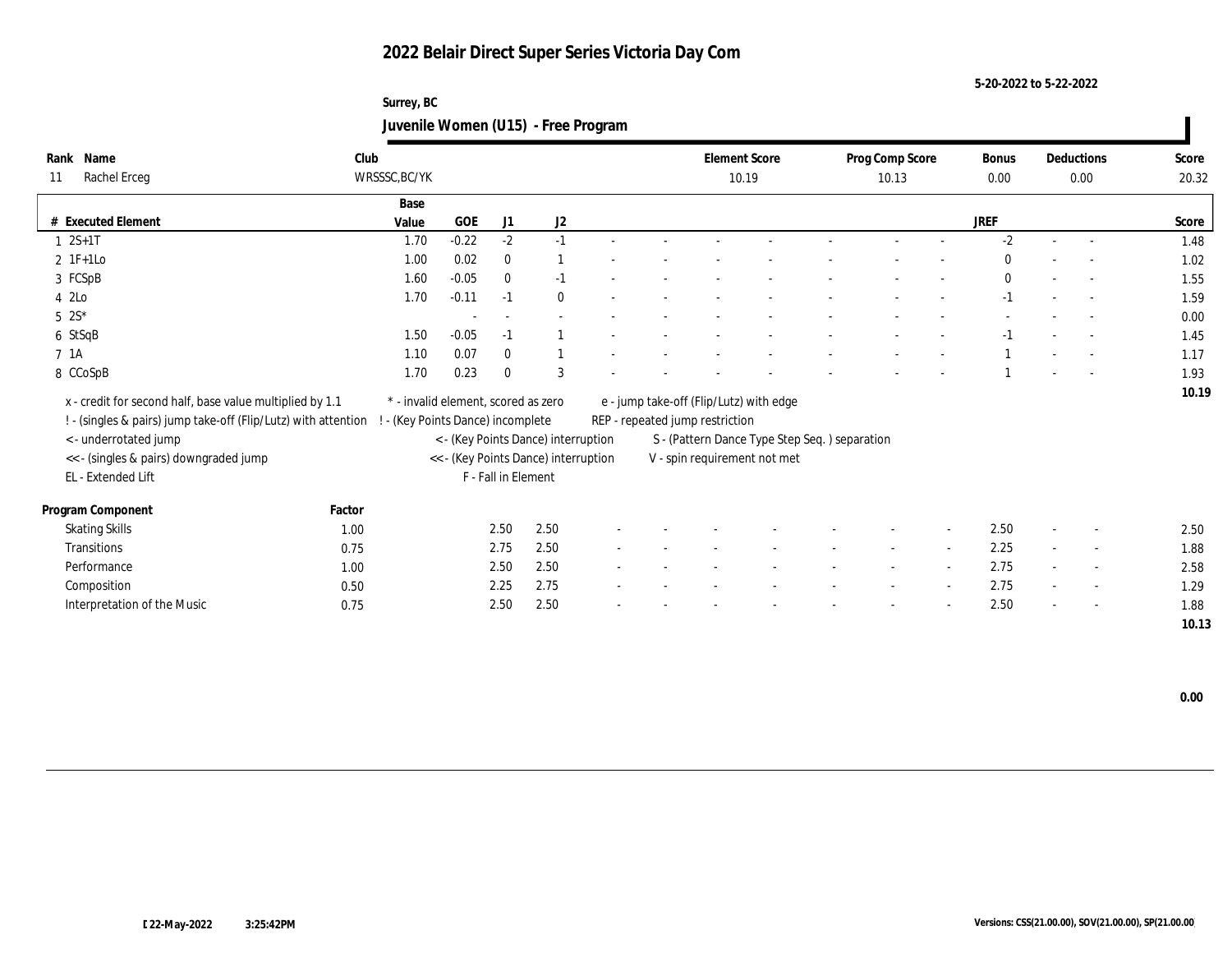**5-20-2022 to 5-22-2022**

## **Surrey, BC Juvenile Women (U15) - Free Program**

| Name<br>Rank                                                                                                                                                                                 | Club   |                                                                          |         |                     |                                                                             |  | <b>Element Score</b>                                                       |                                                                               | Prog Comp Score |                          | <b>Bonus</b> |        | Deductions | Score         |
|----------------------------------------------------------------------------------------------------------------------------------------------------------------------------------------------|--------|--------------------------------------------------------------------------|---------|---------------------|-----------------------------------------------------------------------------|--|----------------------------------------------------------------------------|-------------------------------------------------------------------------------|-----------------|--------------------------|--------------|--------|------------|---------------|
| <b>Emily Rico</b><br>12                                                                                                                                                                      |        | Maple Ridge SC, BC/YK                                                    |         |                     |                                                                             |  | 8.80                                                                       |                                                                               | 10.41           |                          | 0.00         |        | 0.00       | 19.21         |
|                                                                                                                                                                                              |        | Base                                                                     |         |                     |                                                                             |  |                                                                            |                                                                               |                 |                          |              |        |            |               |
| # Executed Element                                                                                                                                                                           |        | Value                                                                    | GOE     | J1                  | J2                                                                          |  |                                                                            |                                                                               |                 |                          | <b>JREF</b>  |        |            | Score         |
| 12S                                                                                                                                                                                          |        | 1.30                                                                     | 0.09    | $\mathbf{0}$        | $\mathbf{1}$                                                                |  |                                                                            |                                                                               | $\sim$          |                          |              | $\sim$ | $\sim$     | 1.39          |
| 2 1A<<+SEQ+1T*                                                                                                                                                                               |        | 0.00                                                                     |         |                     |                                                                             |  |                                                                            |                                                                               |                 |                          |              |        |            | 0.00          |
| 3 StSqB                                                                                                                                                                                      |        | 1.50                                                                     | 0.15    | 1                   | $\mathbf{2}$                                                                |  |                                                                            |                                                                               |                 |                          | $\Omega$     |        |            | 1.65          |
| 4 CCoSpB                                                                                                                                                                                     |        | 1.70                                                                     | 0.11    | $\mathbf{0}$        | 1                                                                           |  |                                                                            |                                                                               |                 |                          |              |        |            | 1.81          |
| 5 1Lo                                                                                                                                                                                        |        | 0.50                                                                     | 0.00    | $\bf{0}$            | $\bf{0}$                                                                    |  |                                                                            |                                                                               |                 |                          | $\bf{0}$     |        |            | 0.50          |
| $6$ 2Lz $<$                                                                                                                                                                                  |        | 1.68                                                                     | $-0.84$ | $-5$                | $-5$                                                                        |  |                                                                            |                                                                               |                 |                          | $-5$         |        |            | 0.84          |
| $7 1F+1T$                                                                                                                                                                                    |        | 0.90                                                                     | 0.00    | $\bf{0}$            | $\bf{0}$                                                                    |  |                                                                            |                                                                               |                 |                          | $\mathbf{0}$ |        |            | 0.90          |
| 8 FCSpB                                                                                                                                                                                      |        | 1.60                                                                     | 0.11    | $\mathbf{0}$        | $\overline{1}$                                                              |  |                                                                            |                                                                               |                 |                          |              |        |            | 1.71          |
| x - credit for second half, base value multiplied by 1.1<br>! - (singles & pairs) jump take-off (Flip/Lutz) with attention<br><- underrotated jump<br><< - (singles & pairs) downgraded jump |        | * - invalid element, scored as zero<br>! - (Key Points Dance) incomplete |         |                     | < - (Key Points Dance) interruption<br><< - (Key Points Dance) interruption |  | e - jump take-off (Flip/Lutz) with edge<br>REP - repeated jump restriction | S - (Pattern Dance Type Step Seq.) separation<br>V - spin requirement not met |                 |                          |              |        |            | 8.80          |
| EL - Extended Lift                                                                                                                                                                           |        |                                                                          |         | F - Fall in Element |                                                                             |  |                                                                            |                                                                               |                 |                          |              |        |            |               |
| Program Component                                                                                                                                                                            | Factor |                                                                          |         |                     |                                                                             |  |                                                                            |                                                                               |                 |                          |              |        |            |               |
| <b>Skating Skills</b>                                                                                                                                                                        | 1.00   |                                                                          |         | 3.00                | 2.50                                                                        |  |                                                                            |                                                                               |                 |                          | 2.50         |        |            | 2.67          |
| Transitions                                                                                                                                                                                  | 0.75   |                                                                          |         | 3.00                | 2.50                                                                        |  |                                                                            |                                                                               |                 | $\sim$                   | 2.75         | $\sim$ | $\sim$     | 2.06          |
| Performance                                                                                                                                                                                  | 1.00   |                                                                          |         | 2.75                | 2.25                                                                        |  |                                                                            |                                                                               |                 | $\overline{\phantom{a}}$ | 2.25         |        | $\sim$     | 2.42          |
| Composition                                                                                                                                                                                  | 0.50   |                                                                          |         | 3.00                | 2.50                                                                        |  |                                                                            |                                                                               |                 |                          | 2.75         |        | $\sim$     | 1.38          |
| Interpretation of the Music                                                                                                                                                                  | 0.75   |                                                                          |         | 2.50                | 2.50                                                                        |  |                                                                            |                                                                               |                 |                          | 2.50         |        | $\sim$     | 1.88<br>10.41 |
| Deductions                                                                                                                                                                                   |        |                                                                          |         |                     |                                                                             |  |                                                                            |                                                                               |                 |                          |              |        |            |               |
| Panel Cost/Prop Violation (1 of 3)                                                                                                                                                           |        |                                                                          |         |                     |                                                                             |  |                                                                            |                                                                               |                 |                          |              |        |            | 0.00          |
|                                                                                                                                                                                              |        |                                                                          |         |                     |                                                                             |  |                                                                            |                                                                               |                 |                          |              |        |            | 0.00          |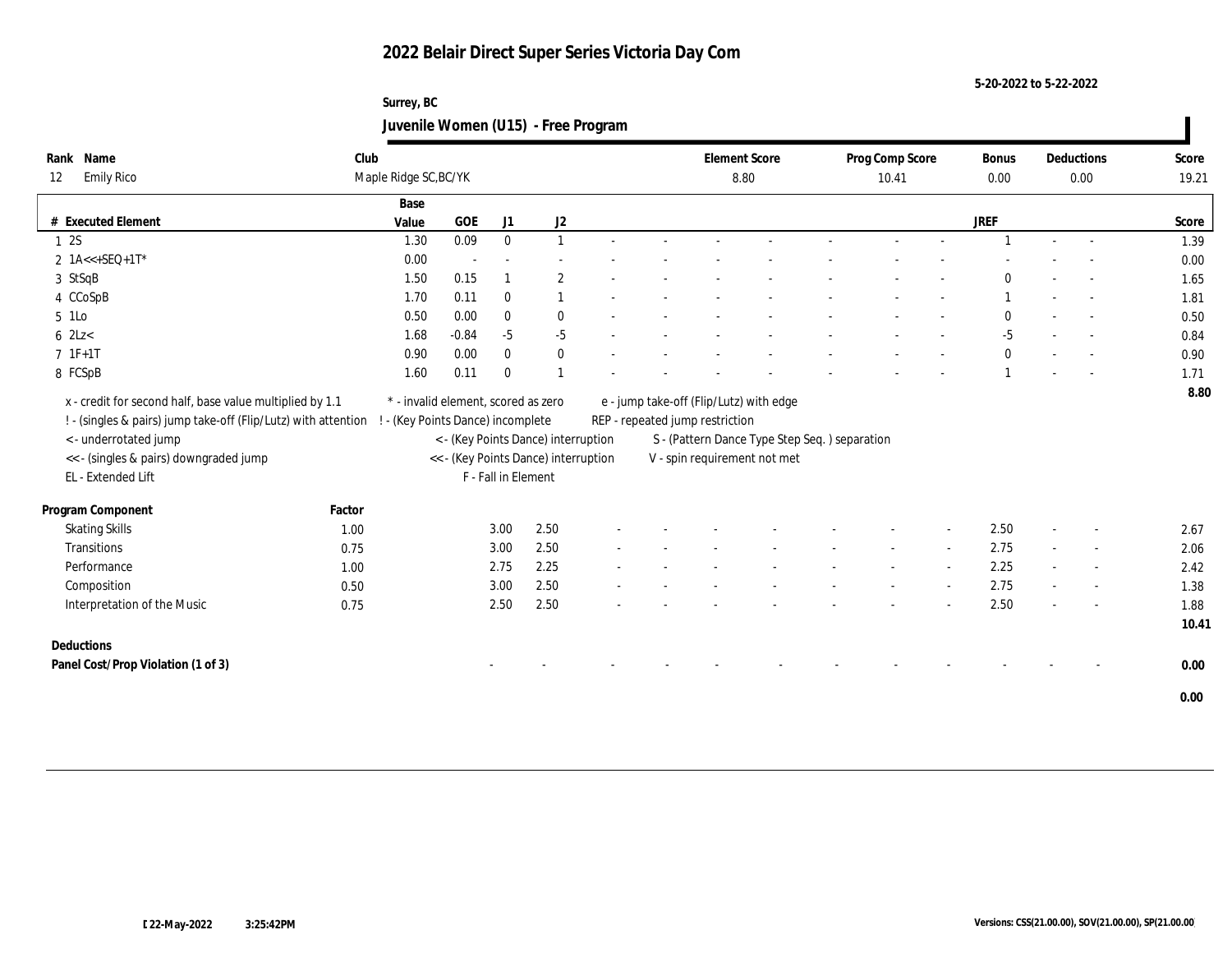#### **5-20-2022 to 5-22-2022**

## **Surrey, BC Juvenile Women (U15) - Free Program**

| Name<br>Rank                                                                                     | Club                |                                     |                     |                                      |                          |  | <b>Element Score</b>            |                                               |  | Prog Comp Score |                          | Bonus        |        | Deductions               | Score |  |
|--------------------------------------------------------------------------------------------------|---------------------|-------------------------------------|---------------------|--------------------------------------|--------------------------|--|---------------------------------|-----------------------------------------------|--|-----------------|--------------------------|--------------|--------|--------------------------|-------|--|
| 13<br>Caitlin Jiang                                                                              | Connaught SC, BC/YK |                                     |                     |                                      |                          |  | 10.37                           |                                               |  | 9.18            |                          | $0.00\,$     | 0.40   |                          | 19.15 |  |
|                                                                                                  | Base                |                                     |                     |                                      |                          |  |                                 |                                               |  |                 |                          |              |        |                          |       |  |
| # Executed Element                                                                               | Value               | GOE                                 | J1                  | J2                                   |                          |  |                                 |                                               |  |                 |                          | <b>JREF</b>  |        |                          | Score |  |
| $1 \t2Lo+1Lo$                                                                                    | 2.20                | $-0.23$                             | $-2$                | $-1$                                 |                          |  |                                 |                                               |  |                 |                          | $-1$         |        | $\sim$                   | 1.97  |  |
| 2 2S                                                                                             | 1.30                | $-0.17$                             | $-2$                | $-1$                                 |                          |  |                                 |                                               |  |                 |                          | -1           |        |                          | 1.13  |  |
| 3 CCoSpB                                                                                         | 1.70                | 0.28                                | $\boldsymbol{2}$    | $\overline{1}$                       |                          |  |                                 |                                               |  |                 |                          | $\mathbf{2}$ |        |                          | 1.98  |  |
| 4 1A                                                                                             | 1.10                | $-0.07$                             | $-1$                | $\mathbf{0}$                         |                          |  |                                 |                                               |  |                 |                          | $-1$         |        | $\overline{\phantom{a}}$ | 1.03  |  |
| 52Lz                                                                                             | 2.10                | $-0.21$                             | $-1$                | $-1$                                 |                          |  |                                 |                                               |  |                 |                          | $-1$         |        | $\sim$                   | 1.89  |  |
| 62F<                                                                                             | 1.44                | $-0.72$                             | $-5$                | $-5$                                 |                          |  |                                 |                                               |  |                 |                          | $-5$         |        | $\sim$                   | 0.72  |  |
| 7 StSq                                                                                           | 0.00                |                                     |                     |                                      |                          |  |                                 |                                               |  |                 |                          |              |        |                          | 0.00  |  |
| 8 FCSpB                                                                                          | 1.60                | 0.05                                |                     | $\mathbf{0}$                         |                          |  |                                 |                                               |  |                 |                          | $\mathbf{0}$ |        |                          | 1.65  |  |
| x - credit for second half, base value multiplied by 1.1                                         |                     | * - invalid element, scored as zero |                     |                                      |                          |  |                                 | e - jump take-off (Flip/Lutz) with edge       |  |                 |                          |              |        |                          | 10.37 |  |
| ! - (singles & pairs) jump take-off (Flip/Lutz) with attention ! - (Key Points Dance) incomplete |                     |                                     |                     |                                      |                          |  | REP - repeated jump restriction |                                               |  |                 |                          |              |        |                          |       |  |
| < - underrotated jump                                                                            |                     | < - (Key Points Dance) interruption |                     |                                      |                          |  |                                 | S - (Pattern Dance Type Step Seq.) separation |  |                 |                          |              |        |                          |       |  |
| << - (singles & pairs) downgraded jump                                                           |                     |                                     |                     | << - (Key Points Dance) interruption |                          |  | V - spin requirement not met    |                                               |  |                 |                          |              |        |                          |       |  |
| EL - Extended Lift                                                                               |                     |                                     | F - Fall in Element |                                      |                          |  |                                 |                                               |  |                 |                          |              |        |                          |       |  |
| Program Component                                                                                | Factor              |                                     |                     |                                      |                          |  |                                 |                                               |  |                 |                          |              |        |                          |       |  |
| <b>Skating Skills</b>                                                                            | 1.00                |                                     | 2.75                | 2.25                                 |                          |  |                                 |                                               |  |                 | $\overline{\phantom{a}}$ | 2.50         |        | $\overline{\phantom{a}}$ | 2.50  |  |
| <b>Transitions</b>                                                                               | 0.75                |                                     | 2.75                | 2.00                                 | $\overline{\phantom{a}}$ |  |                                 |                                               |  | $\sim$          | $\sim$                   | 2.50         | $\sim$ | $\sim$                   | 1.82  |  |
| Performance                                                                                      | 1.00                |                                     | 2.50                | 2.00                                 |                          |  |                                 |                                               |  |                 | $\sim$                   | 2.00         |        | $\overline{\phantom{a}}$ | 2.17  |  |
| Composition                                                                                      | 0.50                |                                     | 2.50                | 2.00                                 |                          |  |                                 |                                               |  |                 | $\overline{\phantom{a}}$ | 2.25         |        | $\sim$                   | 1.13  |  |
| Interpretation of the Music                                                                      | 0.75                |                                     | 2.00                | 2.00                                 |                          |  |                                 |                                               |  |                 |                          | 2.25         |        | $\overline{\phantom{a}}$ | 1.56  |  |
|                                                                                                  |                     |                                     |                     |                                      |                          |  |                                 |                                               |  |                 |                          |              |        |                          | 9.18  |  |

1 Fall(s) factor (0.2), 1 Time Violation(s) factor (0.2) **0.40**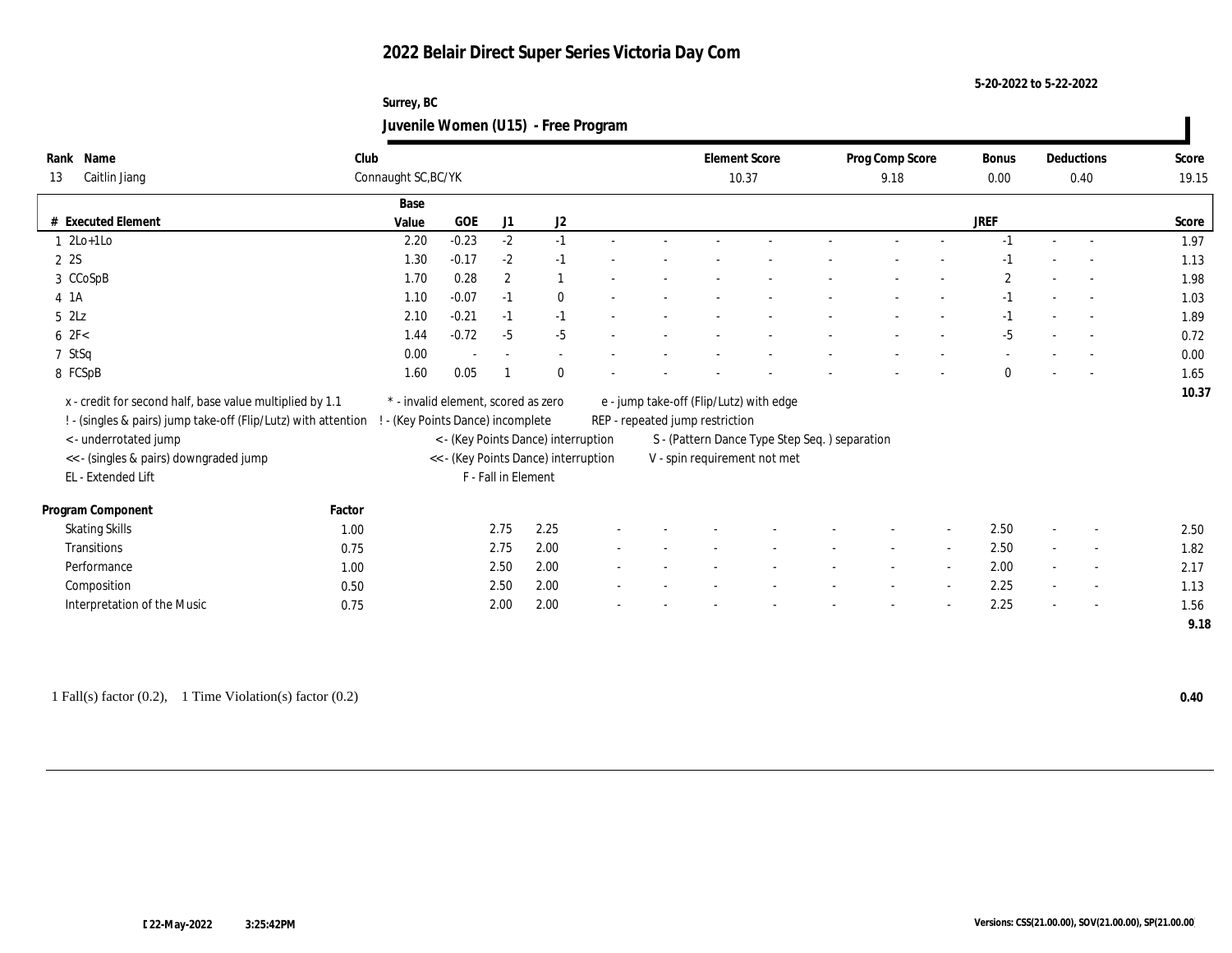**5-20-2022 to 5-22-2022**

## **Surrey, BC Juvenile Women (U15) - Free Program**

| Name<br>Rank                                                                            | Club   |                                                             |         |                          |                                     |  |  |                                                                               | <b>Element Score</b>                    |  | Prog Comp Score |                          | Bonus       |  | Deductions               | Score |
|-----------------------------------------------------------------------------------------|--------|-------------------------------------------------------------|---------|--------------------------|-------------------------------------|--|--|-------------------------------------------------------------------------------|-----------------------------------------|--|-----------------|--------------------------|-------------|--|--------------------------|-------|
| <b>Lily Norris</b><br>14                                                                |        | Delta FSC, BC/YK                                            |         |                          |                                     |  |  |                                                                               | 10.96                                   |  |                 | 8.53                     |             |  | 0.60                     | 18.89 |
|                                                                                         |        | Base                                                        |         |                          |                                     |  |  |                                                                               |                                         |  |                 |                          |             |  |                          |       |
| <b>Executed Element</b>                                                                 |        | Value                                                       | GOE     | J1                       | J <sub>2</sub>                      |  |  |                                                                               |                                         |  |                 |                          | <b>JREF</b> |  |                          | Score |
| $1 2F+1T$                                                                               |        | 2.20                                                        | $-0.06$ | $-1$                     | $\mathbf{0}$                        |  |  |                                                                               |                                         |  |                 |                          | $\Omega$    |  |                          | 2.14  |
| $2$ $2$ Lzq                                                                             |        | 2.10                                                        | $-1.05$ | $-5$                     | $-5$                                |  |  |                                                                               |                                         |  |                 |                          | $-5$        |  |                          | 1.05  |
| 3 FSSpB                                                                                 |        | 1.70                                                        | 0.06    |                          | $-1$                                |  |  |                                                                               |                                         |  |                 |                          |             |  | $\sim$                   | 1.76  |
| $4$ 1Lo $<<$                                                                            |        | 0.00                                                        |         | $\overline{\phantom{a}}$ |                                     |  |  |                                                                               |                                         |  |                 |                          |             |  |                          | 0.00  |
| 5 StSqB                                                                                 |        | 1.50                                                        | $-0.15$ | $-2$                     | $-1$                                |  |  |                                                                               |                                         |  |                 |                          | $\bf{0}$    |  | $\overline{\phantom{a}}$ | 1.35  |
| 6 2Sq                                                                                   |        | 1.30                                                        | $-0.65$ | $-5$                     | $-5$                                |  |  |                                                                               |                                         |  |                 |                          | $-5$        |  |                          | 0.65  |
| 7 1A                                                                                    |        | 1.10                                                        | 0.00    | $\mathbf{0}$             | $\bf{0}$                            |  |  |                                                                               |                                         |  |                 |                          | $\bf{0}$    |  |                          | 1.10  |
| 8 2Lo<                                                                                  |        | 1.36                                                        | $-0.32$ | $-3$                     | $-2$                                |  |  |                                                                               |                                         |  |                 |                          | $-2$        |  |                          | 1.04  |
| 9 CCoSpB                                                                                |        | 1.70                                                        | 0.17    |                          |                                     |  |  |                                                                               |                                         |  |                 |                          |             |  |                          | 1.87  |
| x - credit for second half, base value multiplied by 1.1                                |        | * - invalid element, scored as zero                         |         |                          |                                     |  |  |                                                                               | e - jump take-off (Flip/Lutz) with edge |  |                 |                          |             |  |                          | 10.96 |
|                                                                                         |        |                                                             |         |                          |                                     |  |  |                                                                               |                                         |  |                 |                          |             |  |                          |       |
| ! - (singles & pairs) jump take-off (Flip/Lutz) with attention<br>< - underrotated jump |        | ! - (Key Points Dance) incomplete                           |         |                          | < - (Key Points Dance) interruption |  |  | REP - repeated jump restriction                                               |                                         |  |                 |                          |             |  |                          |       |
| << - (singles & pairs) downgraded jump                                                  |        |                                                             |         |                          |                                     |  |  | S - (Pattern Dance Type Step Seq.) separation<br>V - spin requirement not met |                                         |  |                 |                          |             |  |                          |       |
| EL - Extended Lift                                                                      |        | << - (Key Points Dance) interruption<br>F - Fall in Element |         |                          |                                     |  |  |                                                                               |                                         |  |                 |                          |             |  |                          |       |
|                                                                                         |        |                                                             |         |                          |                                     |  |  |                                                                               |                                         |  |                 |                          |             |  |                          |       |
| Program Component                                                                       | Factor |                                                             |         |                          |                                     |  |  |                                                                               |                                         |  |                 |                          |             |  |                          |       |
| <b>Skating Skills</b>                                                                   | 1.00   |                                                             |         | 2.50                     | 2.00                                |  |  |                                                                               |                                         |  |                 | $\overline{\phantom{a}}$ | 2.00        |  | $\sim$                   | 2.17  |
| Transitions                                                                             | 0.75   |                                                             |         | 2.75                     | 1.75                                |  |  |                                                                               |                                         |  |                 |                          | 1.75        |  | $\overline{\phantom{a}}$ | 1.56  |
| Performance                                                                             | 1.00   |                                                             |         | 2.50                     | 1.75                                |  |  |                                                                               |                                         |  |                 |                          | 2.25        |  | $\overline{\phantom{a}}$ | 2.17  |
| Composition                                                                             | 0.50   |                                                             |         | 2.25                     | 1.75                                |  |  |                                                                               |                                         |  |                 |                          | 2.00        |  | $\sim$                   | 1.00  |
| Interpretation of the Music                                                             | 0.75   |                                                             |         | 2.75                     | 2.00                                |  |  |                                                                               |                                         |  |                 |                          | 1.75        |  |                          | 1.63  |
|                                                                                         |        |                                                             |         |                          |                                     |  |  |                                                                               |                                         |  |                 |                          |             |  |                          | 8.53  |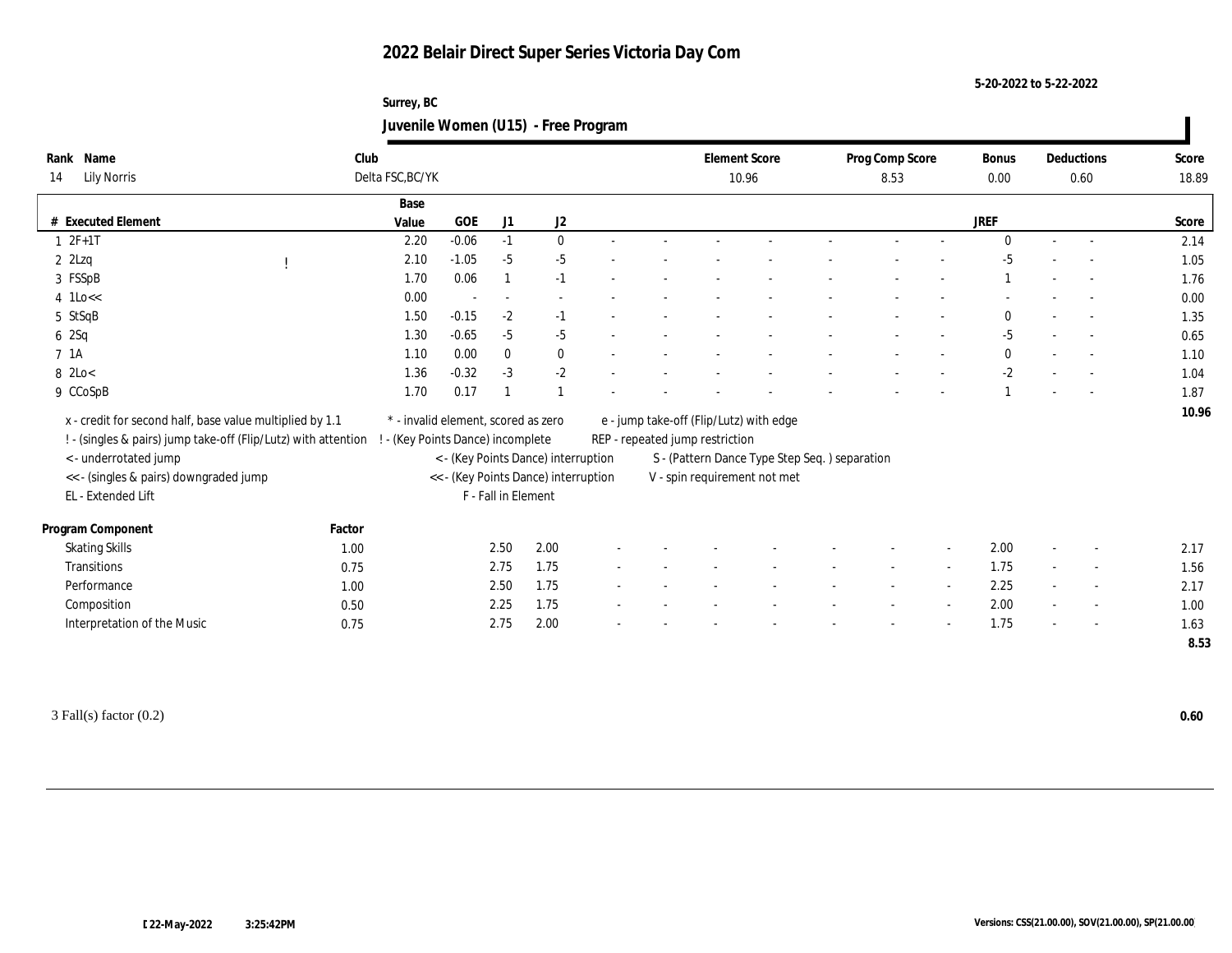**5-20-2022 to 5-22-2022**

## **Surrey, BC Juvenile Women (U15) - Free Program**

| Rank | Name                                                           | Club                |                                                                        |                     |              |  |  |                                 | <b>Element Score</b>                           |  | Prog Comp Score |        | Bonus        |        | Deductions               | Score |  |
|------|----------------------------------------------------------------|---------------------|------------------------------------------------------------------------|---------------------|--------------|--|--|---------------------------------|------------------------------------------------|--|-----------------|--------|--------------|--------|--------------------------|-------|--|
| 15   | Angela Yin                                                     | Connaught SC, BC/YK |                                                                        |                     |              |  |  |                                 | 9.66                                           |  | 9.45            | 0.00   | 0.40         |        | 18.71                    |       |  |
|      |                                                                | Base                |                                                                        |                     |              |  |  |                                 |                                                |  |                 |        |              |        |                          |       |  |
|      | # Executed Element                                             | Value               | GOE                                                                    | J1                  | J2           |  |  |                                 |                                                |  |                 |        | <b>JREF</b>  |        |                          | Score |  |
|      | $1 \t1A$                                                       | 1.10                | 0.04                                                                   | $\mathbf{0}$        | $\mathbf{1}$ |  |  |                                 |                                                |  |                 |        | $\theta$     |        | $\sim$                   | 1.14  |  |
|      | $2$ 1Lz                                                        | 0.60                | 0.02                                                                   | $\mathbf{0}$        |              |  |  |                                 |                                                |  |                 |        | $\Omega$     |        |                          | 0.62  |  |
|      | $3 \ 2S+2Lo <<$                                                | 1.80                | $-0.48$                                                                | $-4$                | $-3$         |  |  |                                 |                                                |  |                 |        | $-4$         |        |                          | 1.32  |  |
|      | 4 CCoSpB                                                       | 1.70                | $-0.17$                                                                | $-1$                | $\bf{0}$     |  |  |                                 |                                                |  |                 |        | $-2$         |        |                          | 1.53  |  |
|      | $5$ $2F <$                                                     | 0.50                | $-0.25$                                                                | $-5$                | $-5$         |  |  |                                 |                                                |  |                 |        | $-5$         |        | $\sim$                   | 0.25  |  |
|      | $62S+1T$                                                       | 1.70                | 0.00                                                                   | $\mathbf{0}$        | $\bf{0}$     |  |  |                                 |                                                |  |                 |        | $\mathbf{0}$ |        | $\sim$                   | 1.70  |  |
|      | 7 StSqB                                                        | 1.50                | $-0.05$                                                                | $\mathbf{0}$        | $\bf{0}$     |  |  |                                 |                                                |  |                 |        | $-1$         |        |                          | 1.45  |  |
|      | 8 FCSpB                                                        | 1.60                | 0.05                                                                   | $\mathbf{0}$        |              |  |  |                                 |                                                |  |                 |        | $\mathbf{0}$ |        |                          | 1.65  |  |
|      | x - credit for second half, base value multiplied by 1.1       |                     | * - invalid element, scored as zero                                    |                     |              |  |  |                                 | e - jump take-off (Flip/Lutz) with edge        |  |                 |        |              |        |                          | 9.66  |  |
|      | ! - (singles & pairs) jump take-off (Flip/Lutz) with attention |                     |                                                                        |                     |              |  |  | REP - repeated jump restriction |                                                |  |                 |        |              |        |                          |       |  |
|      | < - underrotated jump                                          |                     | - (Key Points Dance) incomplete<br>< - (Key Points Dance) interruption |                     |              |  |  |                                 | S - (Pattern Dance Type Step Seq. ) separation |  |                 |        |              |        |                          |       |  |
|      | << - (singles & pairs) downgraded jump                         |                     | << - (Key Points Dance) interruption                                   |                     |              |  |  |                                 | V - spin requirement not met                   |  |                 |        |              |        |                          |       |  |
|      | EL - Extended Lift                                             |                     |                                                                        | F - Fall in Element |              |  |  |                                 |                                                |  |                 |        |              |        |                          |       |  |
|      | Program Component                                              | Factor              |                                                                        |                     |              |  |  |                                 |                                                |  |                 |        |              |        |                          |       |  |
|      | <b>Skating Skills</b>                                          | 1.00                |                                                                        | 2.75                | 2.50         |  |  |                                 |                                                |  |                 |        | 2.25         |        | $\overline{\phantom{a}}$ | 2.50  |  |
|      | Transitions                                                    | 0.75                |                                                                        | 2.50                | 2.25         |  |  |                                 |                                                |  | $\sim$          | $\sim$ | 1.75         | $\sim$ | $\sim$                   | 1.63  |  |
|      | Performance                                                    | 1.00                |                                                                        | 2.75                | 2.25         |  |  |                                 |                                                |  |                 | $\sim$ | 2.00         |        | $\overline{\phantom{a}}$ | 2.33  |  |
|      | Composition                                                    | 0.50                |                                                                        | 2.50                | 2.25         |  |  |                                 |                                                |  |                 | $\sim$ | 2.25         |        | $\overline{\phantom{a}}$ | 1.17  |  |
|      | Interpretation of the Music                                    | 0.75                |                                                                        | 2.75                | 2.50         |  |  |                                 |                                                |  |                 |        | 2.00         |        | $\overline{\phantom{a}}$ | 1.82  |  |
|      |                                                                |                     |                                                                        |                     |              |  |  |                                 |                                                |  |                 |        |              |        |                          | 9.45  |  |

1 Fall(s) factor (0.2), 1 Time Violation(s) factor (0.2) **0.40**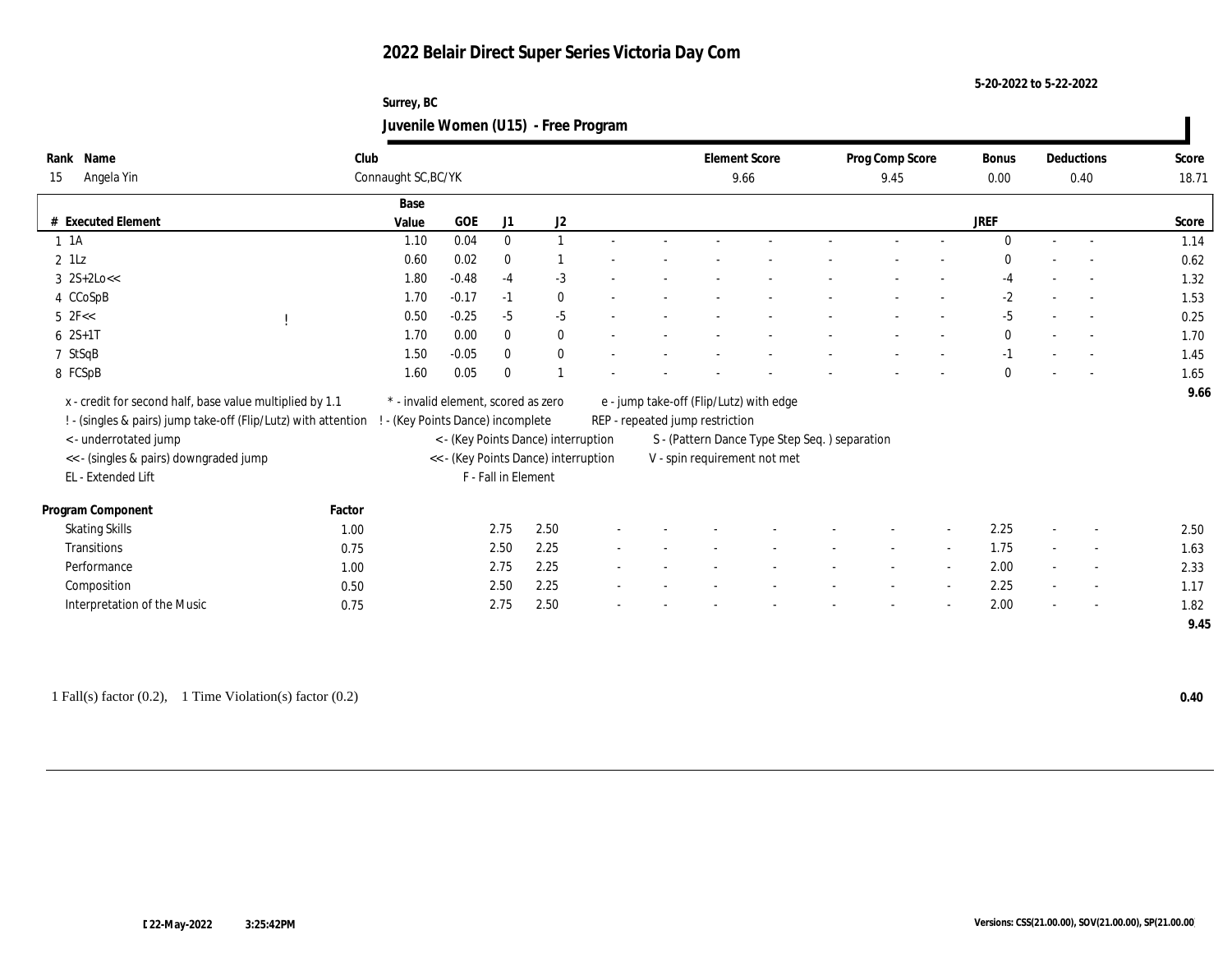**5-20-2022 to 5-22-2022**

## **Surrey, BC Juvenile Women (U15) - Free Program**

| Rank | Name                                                           | Club                    |                                                                          |              |                     |  |      |                                 | <b>Element Score</b>                           |  | Prog Comp Score |                          | Bonus        |                          | Deductions               | Score |  |  |
|------|----------------------------------------------------------------|-------------------------|--------------------------------------------------------------------------|--------------|---------------------|--|------|---------------------------------|------------------------------------------------|--|-----------------|--------------------------|--------------|--------------------------|--------------------------|-------|--|--|
| 16   | Chloe Lu                                                       | Champs ISC of BC, BC/YK |                                                                          |              |                     |  | 9.52 |                                 |                                                |  | 8.84            |                          |              | 0.40                     |                          | 17.96 |  |  |
|      |                                                                | Base                    |                                                                          |              |                     |  |      |                                 |                                                |  |                 |                          |              |                          |                          |       |  |  |
|      | # Executed Element                                             | Value                   | <b>GOE</b>                                                               | J1           | J2                  |  |      |                                 |                                                |  |                 |                          | <b>JREF</b>  |                          |                          | Score |  |  |
|      | $1 \text{ } 1A+2T <$                                           | 2.14                    | $-0.26$                                                                  | $-3$         | $-2$                |  |      |                                 |                                                |  |                 |                          | $-2$         | $\sim$                   |                          | 1.88  |  |  |
|      | $2$ $2$ Loq                                                    | 1.70                    | $-0.85$                                                                  | $-5$         | $-5$                |  |      |                                 |                                                |  |                 |                          | $-5$         |                          |                          | 0.85  |  |  |
|      | $3$ $2$ Lz<<                                                   | 0.60                    | $-0.24$                                                                  | $-4$         | $-4$                |  |      |                                 |                                                |  |                 |                          | $-4$         |                          |                          | 0.36  |  |  |
|      | 4 CCoSpB                                                       | 1.70                    | 0.06                                                                     | $\mathbf{0}$ | $\overline{1}$      |  |      |                                 |                                                |  |                 |                          | $\mathbf{0}$ |                          | $\sim$                   | 1.76  |  |  |
|      | 5 StSq1                                                        | 1.80                    | $-0.18$                                                                  | $-1$         | $-1$                |  |      |                                 |                                                |  |                 |                          | $-1$         |                          | $\sim$                   | 1.62  |  |  |
|      | 6 2S                                                           | 1.30                    | $-0.65$                                                                  | $-5$         | $-5$                |  |      |                                 |                                                |  |                 |                          | $-5$         |                          |                          | 0.65  |  |  |
|      | $7 \text{ } 2F \leq 1LO$                                       | 1.00                    | $-0.20$                                                                  | $-5$         | $-3$                |  |      |                                 |                                                |  |                 |                          | $-4$         |                          | $\overline{\phantom{a}}$ | 0.80  |  |  |
|      | 8 FCSpB                                                        | 1.60                    | 0.00                                                                     |              | $-1$                |  |      |                                 |                                                |  |                 |                          | $\theta$     |                          |                          | 1.60  |  |  |
|      | x - credit for second half, base value multiplied by 1.1       |                         | * - invalid element, scored as zero                                      |              |                     |  |      |                                 | e - jump take-off (Flip/Lutz) with edge        |  |                 |                          |              |                          |                          | 9.52  |  |  |
|      | ! - (singles & pairs) jump take-off (Flip/Lutz) with attention |                         |                                                                          |              |                     |  |      | REP - repeated jump restriction |                                                |  |                 |                          |              |                          |                          |       |  |  |
|      | < - underrotated jump                                          |                         | ! - (Key Points Dance) incomplete<br>< - (Key Points Dance) interruption |              |                     |  |      |                                 | S - (Pattern Dance Type Step Seq. ) separation |  |                 |                          |              |                          |                          |       |  |  |
|      | << - (singles & pairs) downgraded jump                         |                         | << - (Key Points Dance) interruption                                     |              |                     |  |      |                                 | V - spin requirement not met                   |  |                 |                          |              |                          |                          |       |  |  |
|      | EL - Extended Lift                                             |                         |                                                                          |              | F - Fall in Element |  |      |                                 |                                                |  |                 |                          |              |                          |                          |       |  |  |
|      |                                                                |                         |                                                                          |              |                     |  |      |                                 |                                                |  |                 |                          |              |                          |                          |       |  |  |
|      | Program Component                                              | Factor                  |                                                                          |              |                     |  |      |                                 |                                                |  |                 |                          |              |                          |                          |       |  |  |
|      | <b>Skating Skills</b>                                          | 1.00                    |                                                                          | 2.75         | 2.25                |  |      |                                 |                                                |  |                 |                          | 2.25         |                          |                          | 2.42  |  |  |
|      | Transitions                                                    | 0.75                    |                                                                          | 2.50         | 2.25                |  |      |                                 |                                                |  |                 | $\sim$                   | 2.00         | $\sim$                   | $\overline{\phantom{a}}$ | 1.69  |  |  |
|      | Performance                                                    | 1.00                    |                                                                          | 2.50         | 2.00                |  |      |                                 |                                                |  |                 | $\overline{\phantom{a}}$ | 2.00         | $\sim$                   | $\sim$                   | 2.17  |  |  |
|      | Composition                                                    | 0.50                    |                                                                          | 2.25         | 2.00                |  |      |                                 |                                                |  |                 |                          | 1.75         |                          | $\overline{\phantom{a}}$ | 1.00  |  |  |
|      | Interpretation of the Music                                    | 0.75                    |                                                                          | 2.50         | 2.00                |  |      |                                 |                                                |  |                 |                          | 1.75         | $\overline{\phantom{a}}$ | $\overline{\phantom{a}}$ | 1.56  |  |  |
|      |                                                                |                         |                                                                          |              |                     |  |      |                                 |                                                |  |                 |                          |              |                          |                          | 8.84  |  |  |